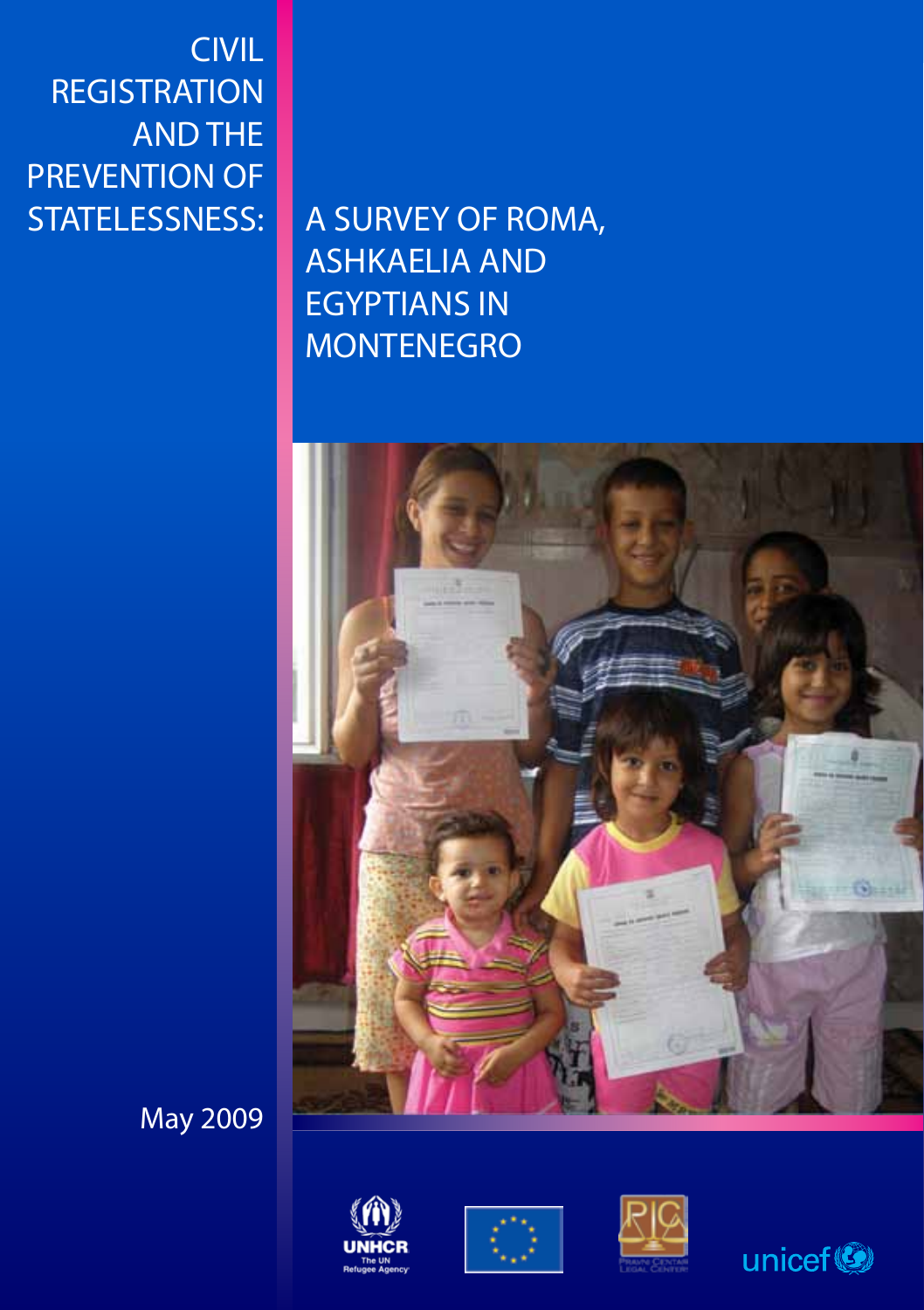Publishers United Nations High Commissioner Refugees – UNHCR Nikca od Rovina 51, 81000 Podgorica, Montenegro

United Nations Children's Fund – UNICEF Vladike Danila 28, 81000 Podgorica, Montenegro

> Design Studio Mouse, Podgorica

> > Printed M Print, Podgorica

> > > Print run 2,000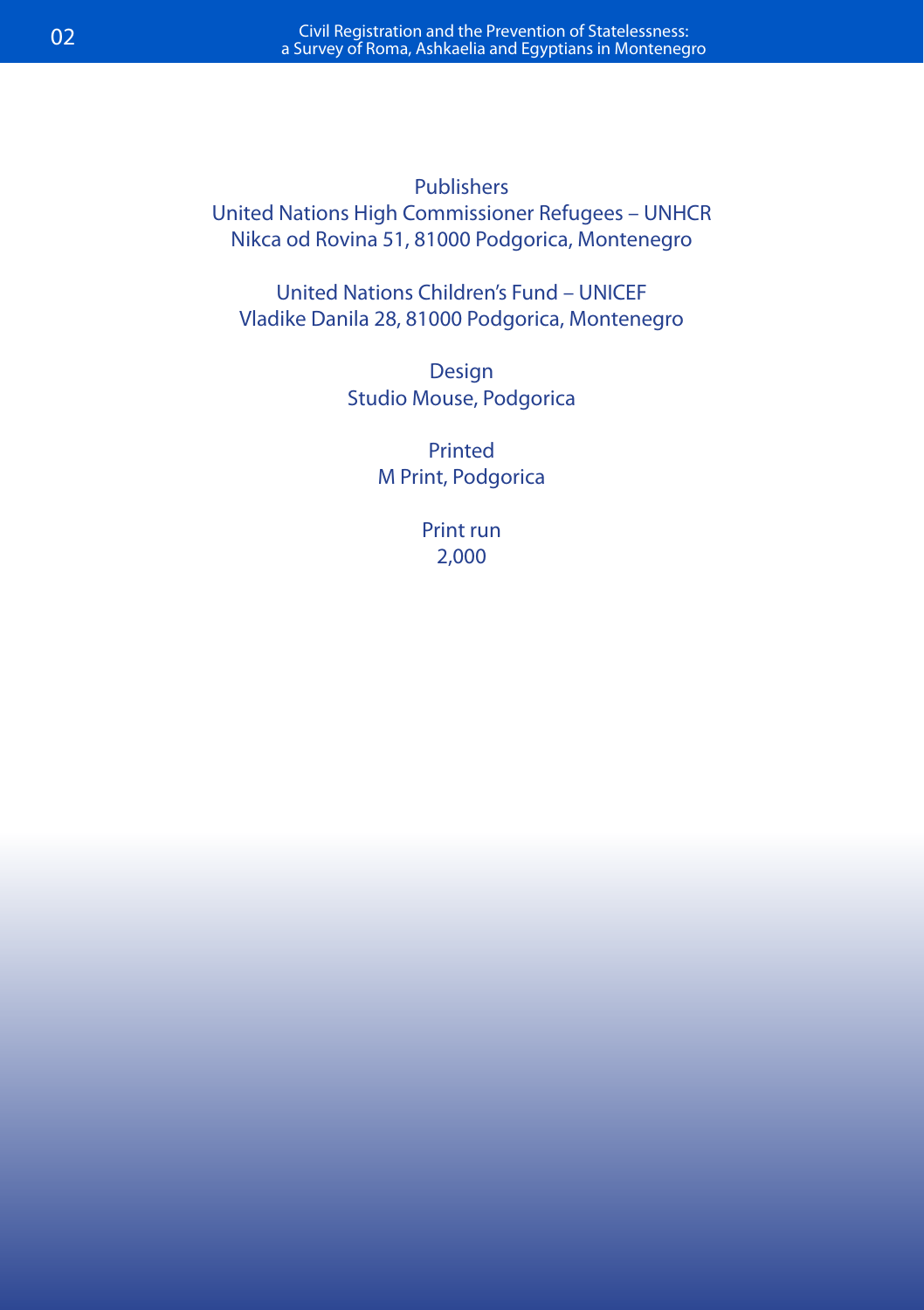# **CONTENTS**

| Annex 1 - The RAE Population in Montenegro According to Where They Live 32 |  |
|----------------------------------------------------------------------------|--|
|                                                                            |  |
| Annex 3 - Legislation Regarding Personal Documentation in                  |  |
|                                                                            |  |
| Annex 5 - Contact Information for Legal Assistance to                      |  |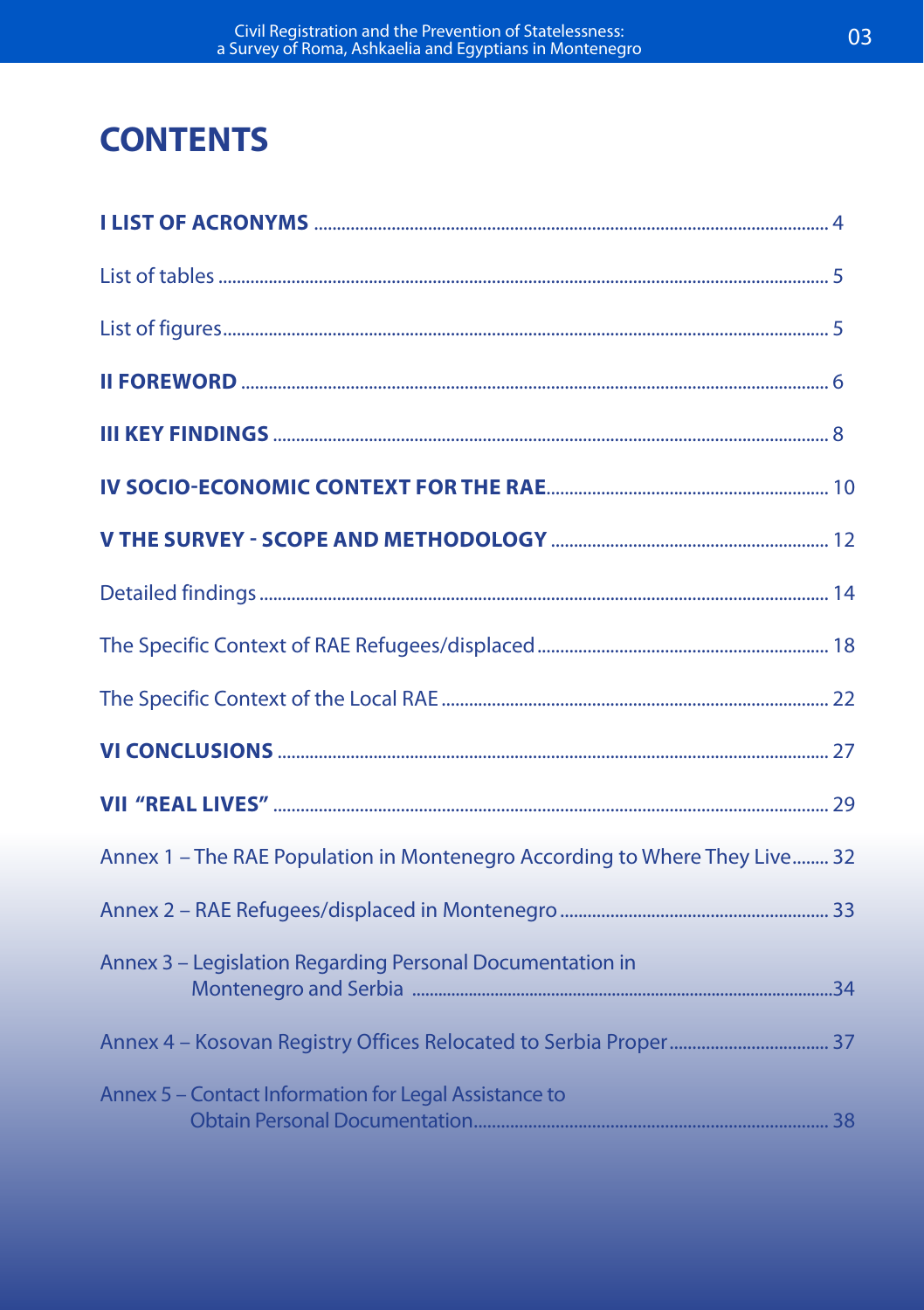## **I LIST OF ACRONYMS**

| <b>RAE</b>     | Roma, Ashkaelia, and Egyptian                                        |  |  |  |
|----------------|----------------------------------------------------------------------|--|--|--|
| <b>NGO</b>     | Non-Governmental Organization                                        |  |  |  |
| <b>UNHCR</b>   | United Nations High Commissioner for Refugees                        |  |  |  |
| <b>UNICEF</b>  | United Nations Children's Fund                                       |  |  |  |
| <b>UNDP</b>    | United Nations Development Programme                                 |  |  |  |
| <b>MONSTAT</b> | <b>Statistical Office of Montenegro</b>                              |  |  |  |
| <b>MIAPA</b>   | Ministry of Internal Affairs and Public Administration of Montenegro |  |  |  |
| <b>SFRY</b>    | Socialist Federal Republic of Yugoslavia                             |  |  |  |
| <b>FRY</b>     | Federal Republic of Yugoslavia                                       |  |  |  |
| <b>ICCPR</b>   | International Covenant on Civil and Political Rights                 |  |  |  |
| <b>ICESCR</b>  | International Covenant on Economic, Social and Cultural Rights       |  |  |  |
| <b>CRC</b>     | Convention on the Rights of the Child                                |  |  |  |
| <b>CERD</b>    | Convention on the Elimination of All Forms of Racial Discrimination  |  |  |  |
| <b>CEDAW</b>   | Convention on the Elimination of All Forms of Discrimination Against |  |  |  |
|                | Women                                                                |  |  |  |
| <b>PRSP</b>    | Poverty Reduction Strategy Paper                                     |  |  |  |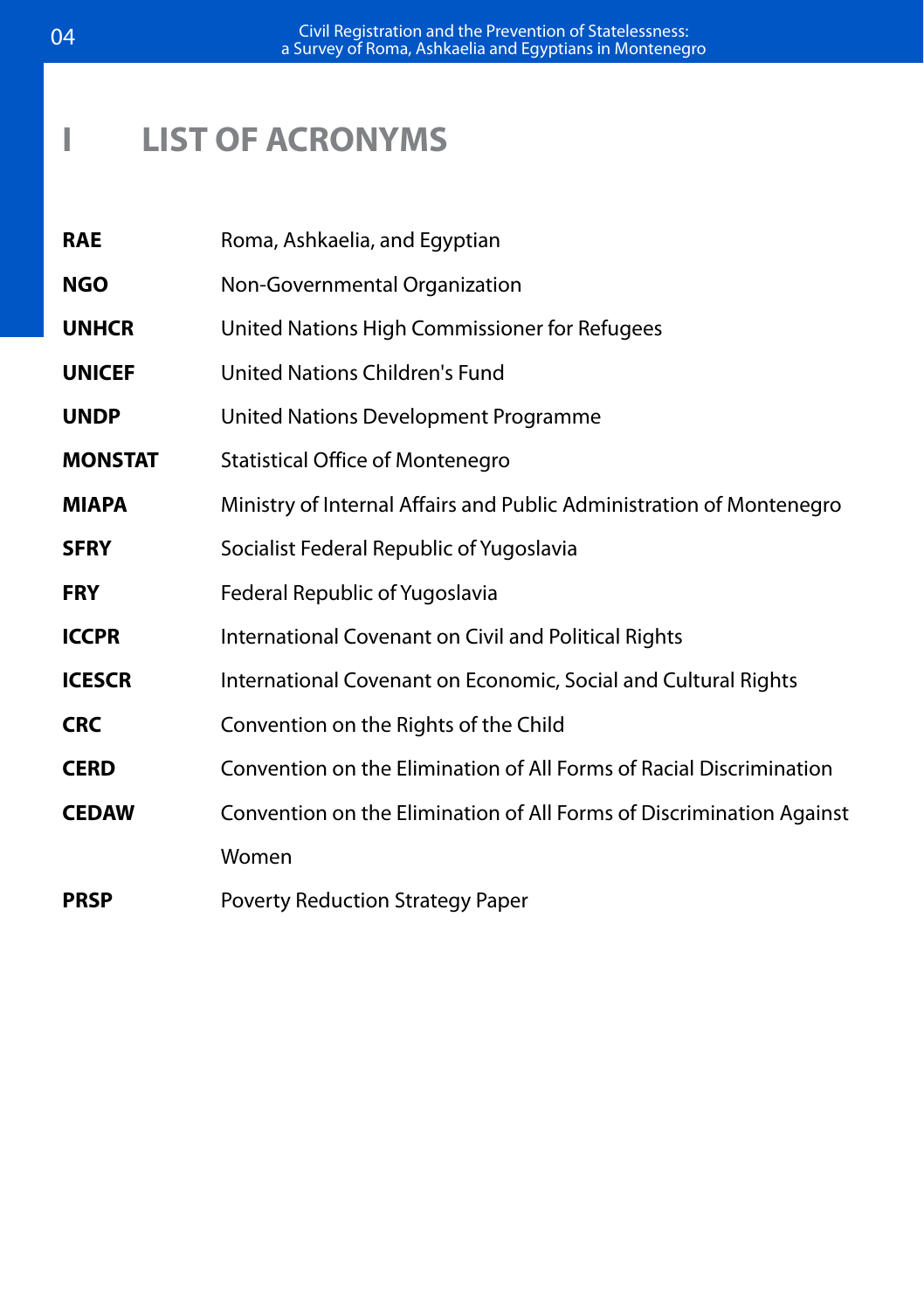### **List of tables**

- *Table 1: RAE children who lack personal documentation*
- *Table 2: RAE refugees/displaced in Montenegro according to where they live*
- *Table 3: Registry Offices relocated to Serbia Proper*
- *Table 4: NGO Legal Centre Contacts*

### **List of figures**

| Figure 1:  | A status and gender breakdown of those surveyed                                                                                             |
|------------|---------------------------------------------------------------------------------------------------------------------------------------------|
| Figure 2:  | RAE who have been registered and those who still require registration                                                                       |
| Figure 3:  | RAE children who lack personal documentation according to gender                                                                            |
| Figure 4:  | RAE in need of registration into registry books according to place of birth                                                                 |
| Figure 5:  | Unregistered RAE, according to their status                                                                                                 |
| Figure 6:  | Gender and age structure of RAE refugees/displaced with incomplete<br>personal documentation                                                |
| Figure 7:  | Categories of those surveyed according to their type of legal problem                                                                       |
| Figure 8:  | RAE refugees/displaced who need to be registered in the birth registry<br>according to their location and age                               |
| Figure 9:  | RAE refugees/displaced who need to be registered in the citizenship<br>registry according o their location and age                          |
| Figure 10: | RAE refugees/displaced who need to renew their registration in the birth<br>and /or citizenship registries in Serbia according to their age |
| Figure 11: | Gender and age breakdown of the local RAE who lack personal documentation                                                                   |
| Figure 12: | Categories of those surveyed according to their type of legal problem                                                                       |
| Figure 13: | Local RAE who need to be registered in the birth registry according to<br>their location and age                                            |
| Figure 14: | Local RAE who need to be registered in the citizenship registry<br>according to their location and age                                      |
| Figure 15: | Local RAE who need to renew their registration in the birth and /<br>or citizenship registries in Serbia according to their age             |
| Figure 16: | RAE in Montenegro according to where they live                                                                                              |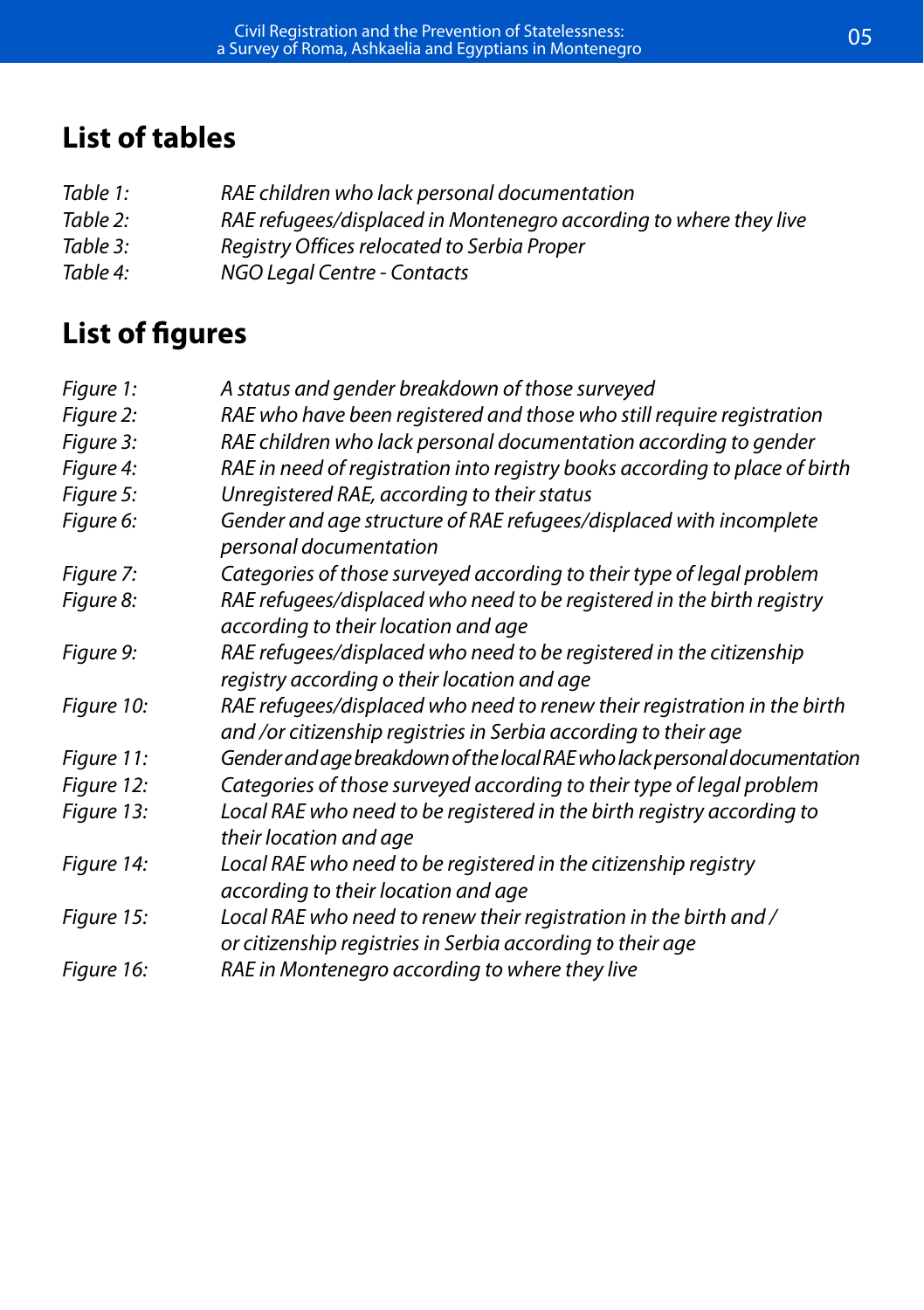### **II FOREWORD**

*Civil Registration and the Prevention of Statelessness: A Survey of Roma, Ashkaelia and Egyptians (RAE) in Montenegro* presents the results of a study carried out in 2008 by UNHCR, with support from the European Commission, and UNICEF.

The survey, conducted by the NGO Legal Centre of Montenegro, provides baseline data on the possession of personal documentation among RAE population groups. It covers a total of 7,166 RAE -- both local and refugee/displaced<sup>1</sup> populations -- representing approximately 70% of the RAE population living in Montenegro. It is the largest survey of its kind to date.

Being recognized as a person before the law is an internationally accepted and fundamental human right.<sup>2</sup> Those who are not registered are at risk of being denied basic rights and opportunities: without documentation they may face difficulties in accessing or finishing school, in receiving adequate medical care, in finding employment, in owning property, and even in moving freely.

RAE populations in South East Europe are amongst the poorest and most vulnerable members of society, and are particulary affected by a lack of personal documentation. Registration is an essential element of national planning for children and adults, and provides the demographic base upon which effective strategies can be built. In this way, a lack of personal documentation can serve as a driver for further exclusion and marginalization<sup>3</sup>.

*Article 7, paragraphs 1 and 2, Convention on the Rights of the Child (1989)* 

*<sup>1</sup> For the purposes of this booklet, the term "refugees/displaced" is used for those persons who fled Kosovo to Montenegro to seek protection from escalation of violence during 1998 and 1999. They hold "internally displaced persons" (IDP) or "displaced persons(DPs)" status which was issued to them by the then Commissariat for Displaced Persons, the predecessor agency of the Bureau for the Care of Refugees (BCR). Their status in Montenegro is presently under re-consideration and will be defined according to relevant legislation and international standards.*

*<sup>2 &</sup>quot;Everyone has the right to recognition everywhere as a person before the law."*

*Article 6 of the Universal Declaration of Human Rights (1948); Article 16 The International Covenant on Civil and Political Rights (1966)* 

*<sup>&</sup>quot;The child shall be registered immediately after birth and shall have the right from birth to a name, the right to acquire a nationality and, as far as possible, the right to know and be cared for by his or her parents. States Parties shall ensure the implementation of these rights in accordance with their national law and their obligations under the relevant international instruments in this field, in particular where the child would otherwise be stateless"*

*<sup>3</sup> See Implementation Handbook on the Convention on the Rights of the Child*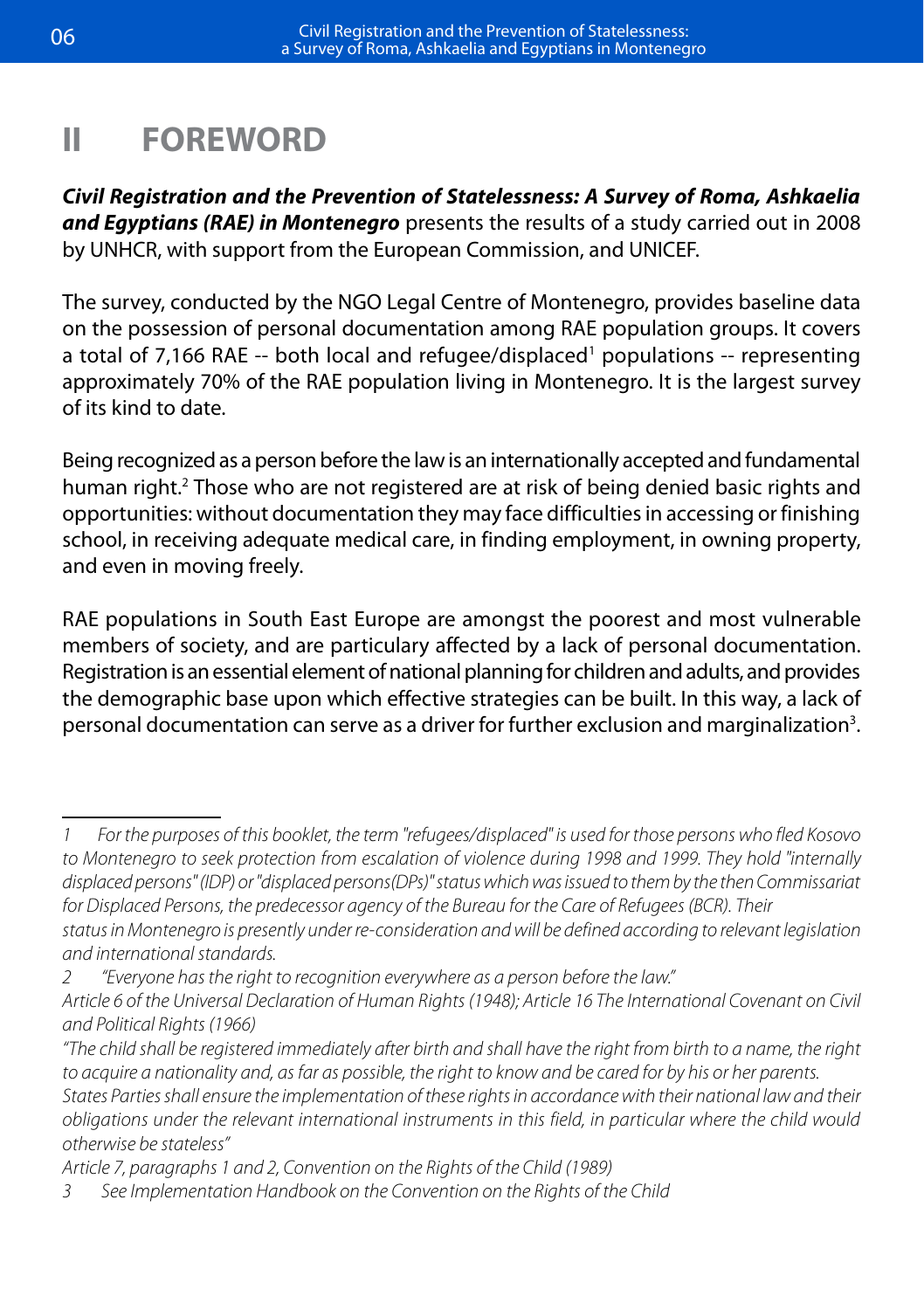In 2008, UNHCR, UNICEF, and UNDP signed a Memorandum of Understanding on the occasion of World Roma Day, in the presence of the Deputy Prime Minister for European Integration of the Government of Montenegro, with the aim of strengthening cooperation in searching for durable solutions for the RAE through the facilitation of birth certificates and personal documents, as a pre-condition for their access to social security services and to further enable their social inclusion.

The findings of the survey presented in this booklet reveal the need for an urgent and concerted effort within and beyond Montenegro to support RAE in claiming their rights. UNHCR and UNICEF are confident that this report will contribute to the efforts of governments in South East Europe, international organizations, civil society, and RAE groups, towards achieving civil registration and social inclusion.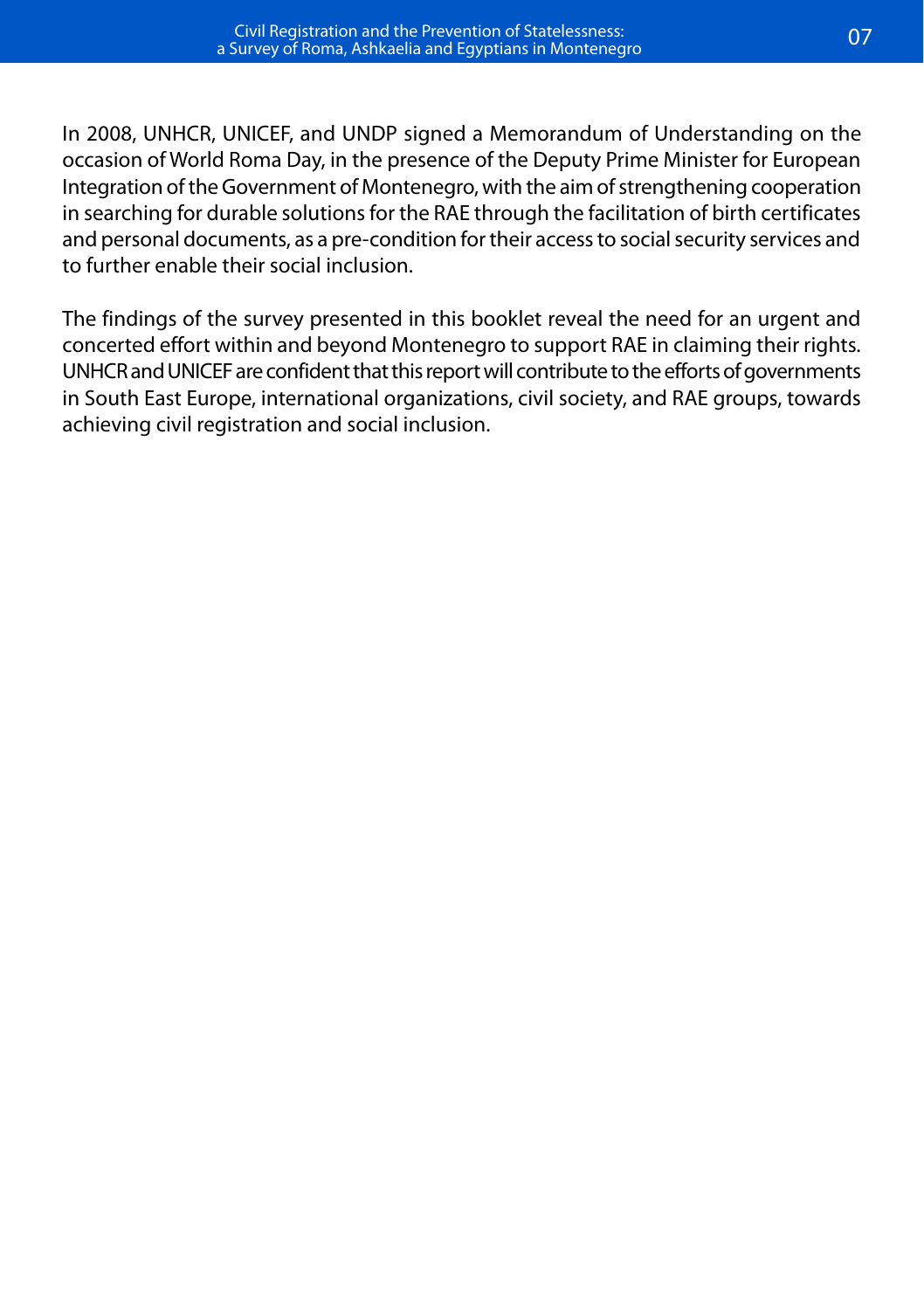# **III KEY FINDINGS**

- The aggregated results show that from a total of 7,166 persons surveyed, 61.4% (4,399 persons) have appropriate documentation and are registered in Montenegro and/ or in Serbia. For the purposes of this survey, registration in the registry books is only considered complete if a person possesses both birth and citizenship certificates.
- From those surveyed, 38.6% (2,767 persons), have incomplete personal documentation, and will need to initiate some kind of legal procedure, i.e. subsequent or renewed registration in the registry books.
- Of the 2,767 people still to be registered, 1,928 are children<sup>4</sup>. Children, therefore, represent more than two-thirds of all those surveyed who need to be registered (714 in the birth registry and 1,214 in the citizenship registry books).
- Refugees/displaced represent 66% of those who need to be registered. Three quarters (1,376) of all refugees/displaced without registration are children, of whom the most affected are those born in Montenegro and whose parents fled from Kosovo in 1999.
- The RAE refugee/displaced population is more affected by the problem of incomplete personal documentation than is the local RAE community, but the latter still faces challenges in registration.
- The registration of RAE refugees/displaced is more problematic regarding citizenship than it is for birth registries. A relatively small number of the RAE refugees/displaced surveyed (13.8%) need to renew registry books that have disappeared or that have been destroyed during the conflict in Kosovo.
- • More than one third of the RAE refugees/displaced require birth registration in Montenegro. Children affected by a lack of birth registration make up 80% of the RAE refugees/displaced who need to be registered in the birth registry.
- The issue of RAE refugees/displaced registered at birth, but not entered into the citizenship registry, is almost solely connected with those whose country of origin is Serbia (Kosovo). It is sometimes very difficult to confirm citizenship in the country of origin, because of complex procedures surrounding subsequent registration in citizenship registry books. This can have the effect of rendering a person effectively

*<sup>4</sup> For the purpose of this booklet the following definition of a child is being used: "..a child means every human being below the age of eighteen unless under the law applicable to the child, majority is attained earlier." Article 1, Convention on the Rights of the Child (1989)*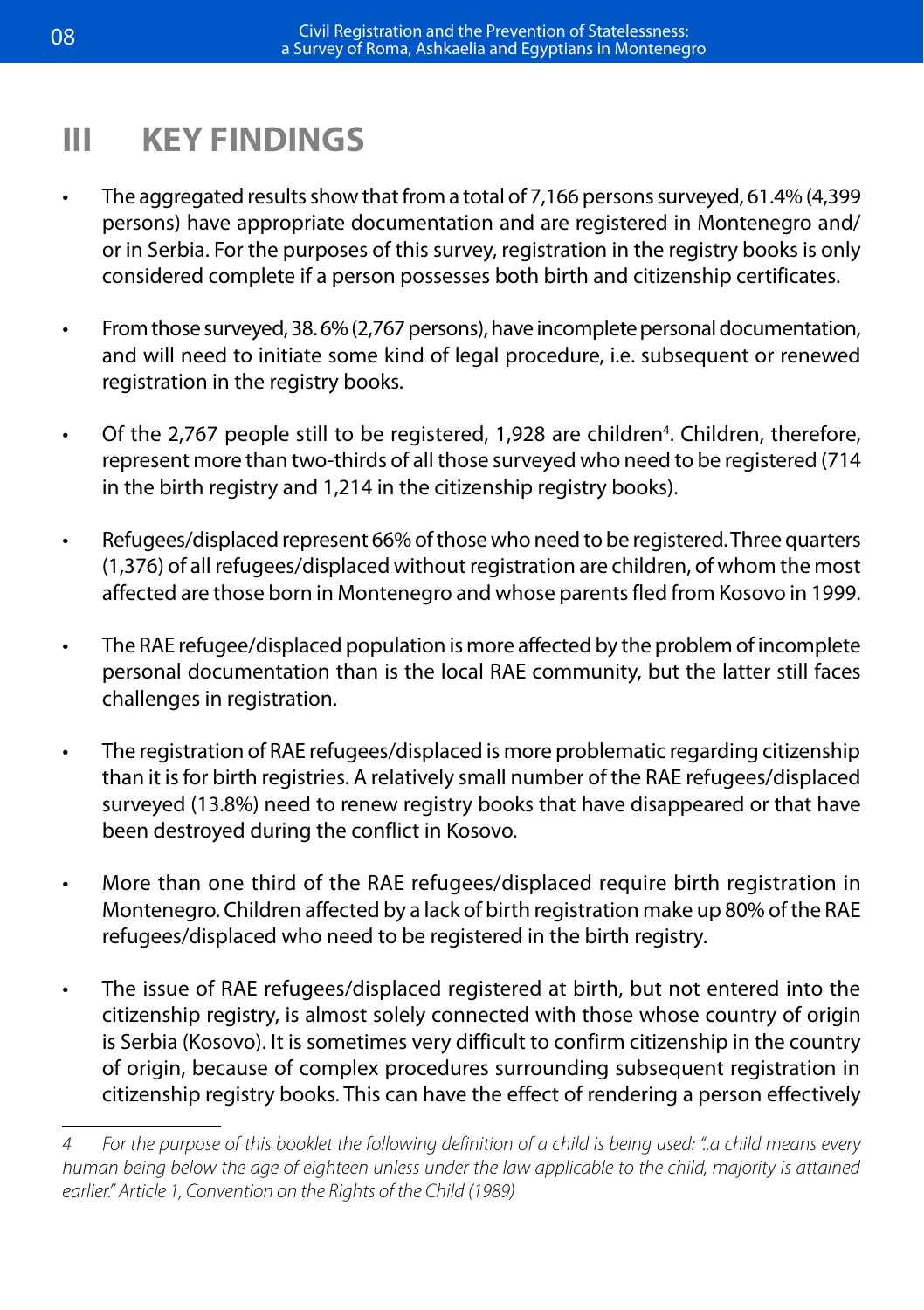**stateless**. The data on age shows that children make up more than 85% of the RAE refugees/displaced who need to be registered in the citizenship registry books.

• Of the 945 local RAE who have incomplete documentation, more than three quarters (76.3%) are not registered in the citizenship registry books.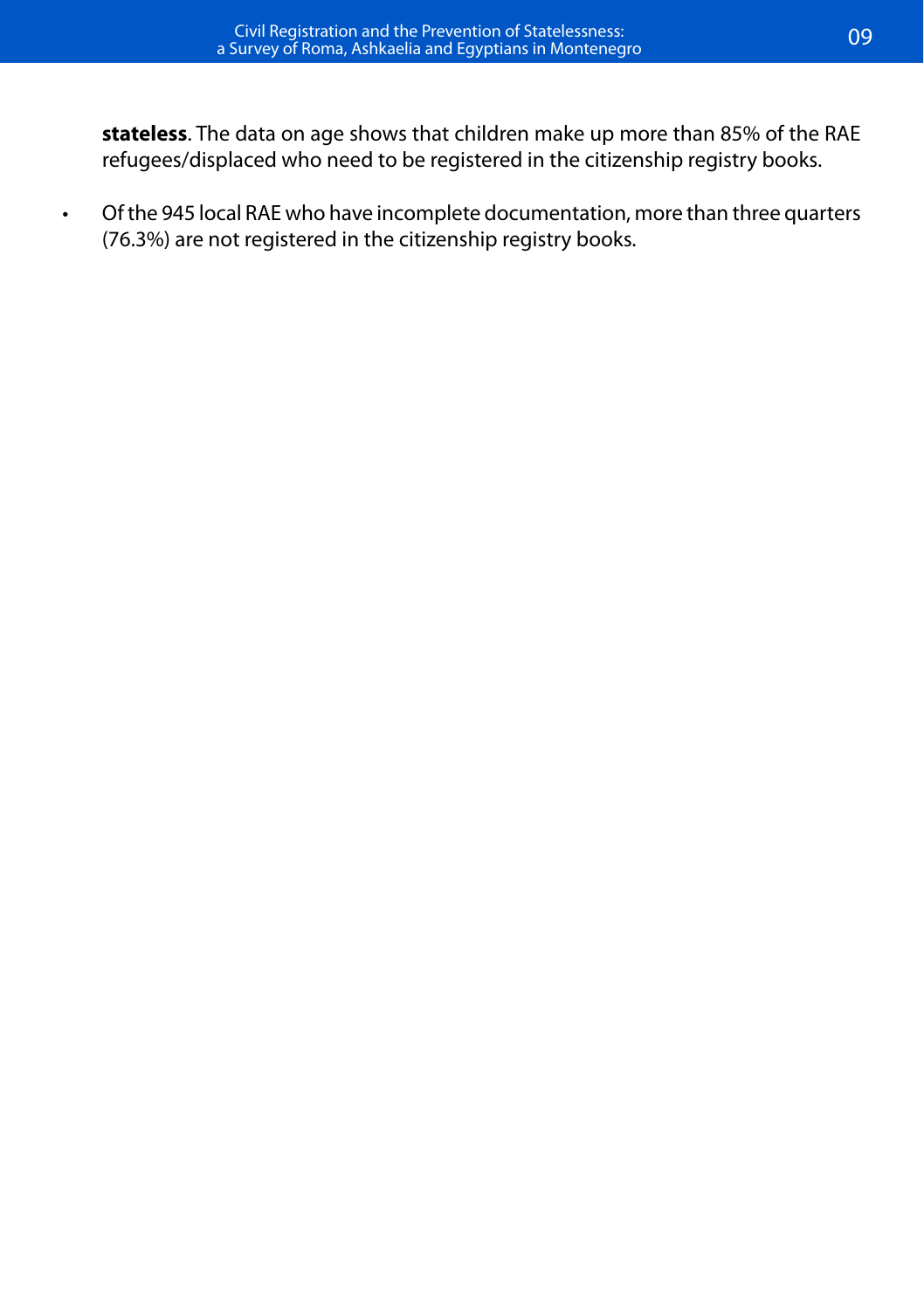# **IV SOCIO-ECONOMIC CONTEXT FOR RAE**

The RAE populations are amongst some of the poorest and most vulnerable minority groups in Montenegro. Preliminary updated statistics estimate that there are about 10, 6195 RAE living in the country (see *Figure 18*). As of 31 October 2008, the *Bureau for the Care of Refugees (Table 2) reported that there are 4,458 RAE refugees/displaced from Kosovo residing in Montenegro, which represents some 40% of the total estimated number of this population.*<sup>6</sup>

Montenegro is on track to achieve most of the Millennium Development Goals, but the development indicators for RAE, provided by survey data, indicate that they do not enjoy the same rights and opportunities as the majority of the population. They are a younger population, but have a shorter life expectancy. They usually live in larger households with 6 members on average.7 They are disadvantaged and marginalised in all spheres of life including housing, education, health protection, nutrition, labour, cultural and political life. Chronic and inter-generational poverty is perhaps the biggest problem for most of the RAE families that live below the poverty line – unemployment rates are very high (43.3%), and RAE families are nearly five times more likely to be poor than average Montenegrin families.8 One of the consequences of poverty and social marginalisation is a relatively high incidence of child labour, which is another issue of concern.<sup>9</sup>

#### **Chronic and intergenerational poverty is perhaps the biggest problem for most of the RAE families that live below the poverty line.**

In terms of education, approximately 80% of RAE are illiterate<sup>10</sup> and only 18% of RAE children complete primary education. Currently there are only 36 RAE students registered in secondary education in Montenegro.<sup>11</sup> These facts, together with a lack of civil registration and personal documentation, are recognised as one of the primary causes for their social exclusion and a constraint in fulfilling their fundamental human rights and freedoms. Poverty and social exclusion affects the health of the majority of RAE, especially those living in settlements with poor or non-existent basic infrastructure. This is reflected by a higher incidence of chronic diseases and the frequent perception they have poorer health/hygiene than the rest of population.<sup>12</sup> The RAE language, history and culture are not formally included in the standard school curriculum. In terms of political participation

- *5 Statistical Office of Montenegro Monstat, 2008, Preliminary data*
- *6 Other, unofficial sources, estimate higher numbers of RAE in Montenegro*
- *7 Institute for Strategic Studies and Prognoses, 2003, Household Survey on RAE, Refugees and IDPs 8 PRSP 2003,*
- *9 Institute for Strategic Studies and Prognoses, 2003, Household Survey on RAE, Refugees and IDPs 10 PRSP 2003*
- *11 Ministry of Education and Science, 2009*
- *12 Institute for Strategic Studies and Prognoses, 2003, Household Survey on RAE, Refugees and IDPs*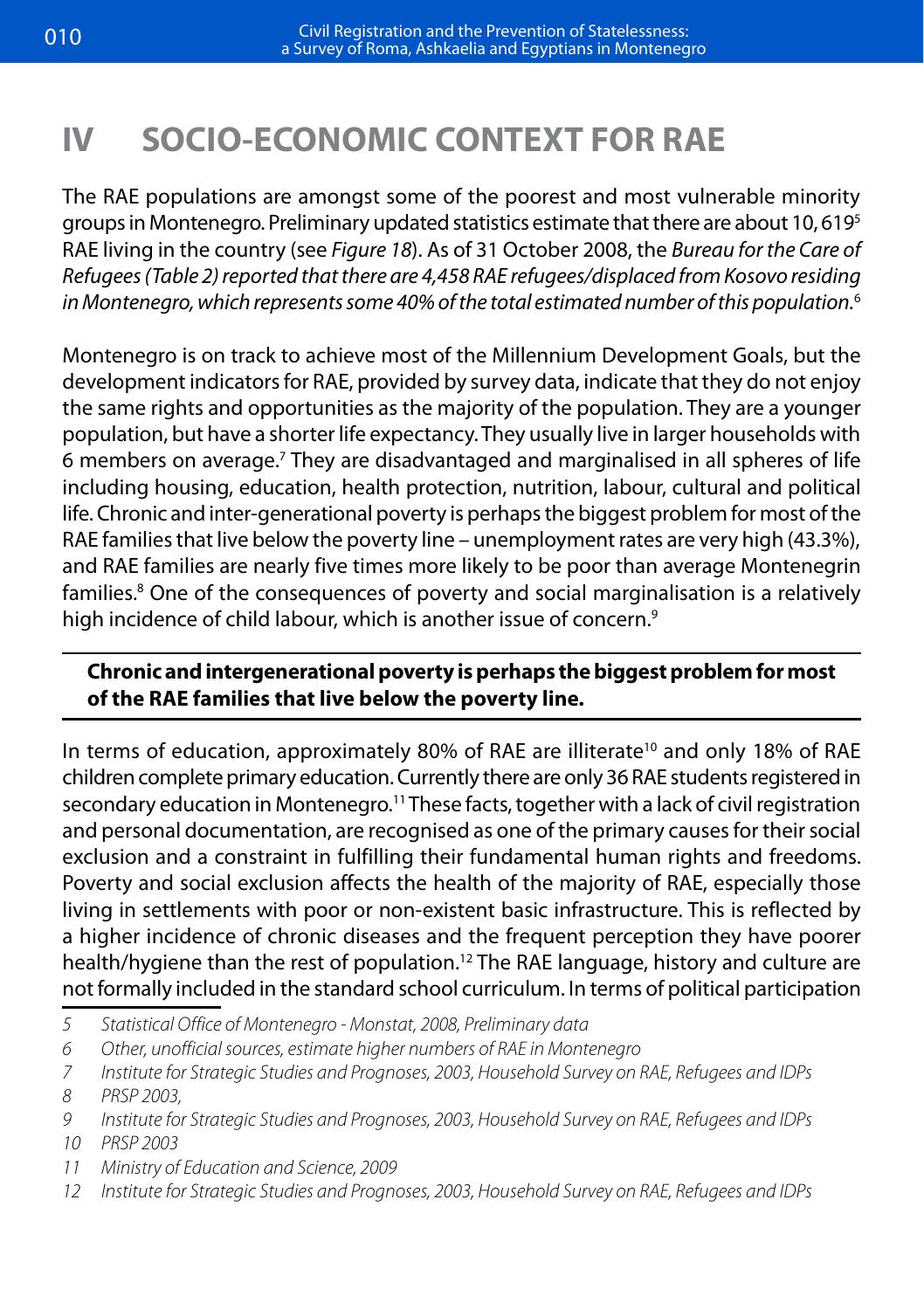and representation, there are only a few RAE representatives working within Montenegrin ministries, and there are no RAE parliamentarians. Social exclusion affects the vast majority of the RAE population, with children and refugees/displaced being particularly vulnerable. This prevents them from fully developing their capacities to contribute in a substantial way to the economic and social development of the country. Their lack of documentation is a main reason for RAE marginalization and lack of opportunities.

### *A Protective Legal Framework*

The Constitution of Montenegro provides a foundation for the protection of basic human rights and freedoms in the country. It guarantees human rights and freedoms to all citizens, prohibits the generation of hatred and all other forms of discrimination and gives precedence to international legal instruments over national legislation<sup>13</sup>. In addition, Montenegro has ratified the main international human rights instruments including: the International Covenant on Civil and Political Rights (ICCPR), the International Covenant on Economic, Social and Cultural Rights (ICESCR), the Convention on the Rights of the Child (CRC), the Convention on the Elimination of All Forms of Racial Discrimination (CERD), the Convention on the Elimination of All Forms of Discrimination Against Women (CEDAW).

Montenegro has accepted international obligations to initiate programmes and activities in order to ensure adequate protection of the rights of the RAE population and to guarantee them additional rights whilst recognising their particularly vulnerable position in society. This commitment is reflected by the adoption of a number policy documents and strategies which have been introduced over the past several years, aimed at improving the quality of life for the RAE population. These include the Decade for Roma Inclusion, the Strategy for Improving RAE status in Montenegro, 2008-2012, the PRSP (2003), and the Innovative Strategy for Poverty Reduction (2007).

The main challenges remain in the full and timely implementation of existing legislation, policy documents and strategies and in ensuring the inclusion of RAE refugees/displaced and those at risk of statelessness.

*<sup>13</sup> The Constitution of Montenegro, 2007, Articles 6-9*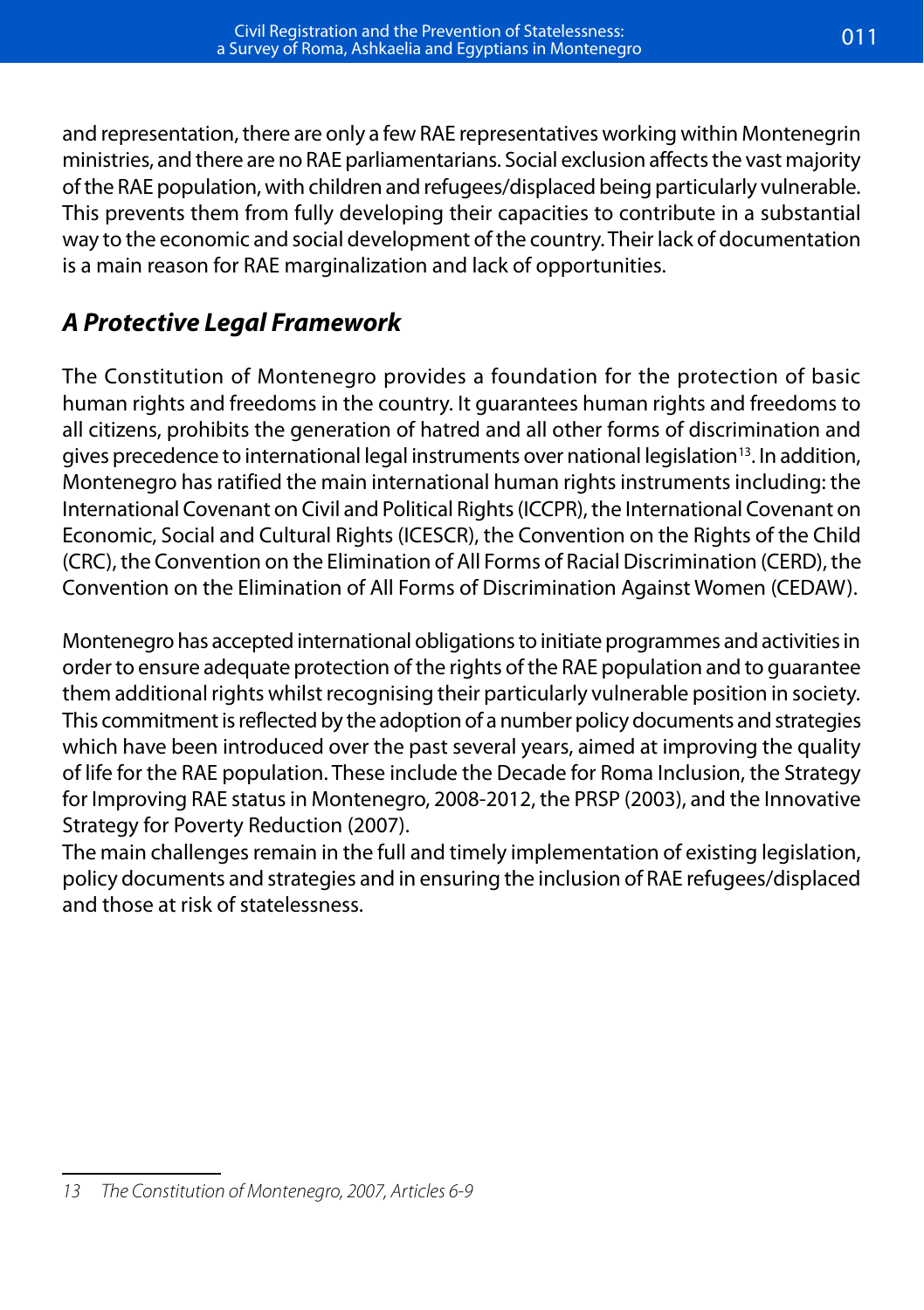# **V THE SURVEY - SCOPE AND METHODOLOGY**

The survey was conducted in order to determine the number of RAE who are not registered in birth and/or citizenship registries, and who therefore need to initiate procedures for subsequent registration/renewal of registration in the registry books in either Montenegro or Serbia. There were two phases, both implemented by the NGO, Legal Centre. In the first phase, UNHCR supported a survey amongst the RAE refugee/displaced population from Kosovo who live in Podgorica. In the second phase, UNICEF supported a survey amongst the local RAE in Podgorica and all the RAE living in 16 municipalities in Montenegro.

The survey was conducted by a team of 10 legal advisers and around 15 field assistants using a questionnaire with 56 questions grouped in two groups: *A. Data about the respondent*; and *B. Data about the parents (I. Data about the father, and II. Data about the mother)*. The members of the teams interviewed people directly whilst visiting settlements, areas and villages where, according to available data, RAE populations live. In the case of children, data was provided by parents or, when parents were absent, by another adult in the household. During the course of their work, the interviewers received invaluable support from the local RAE leaders and from a number of RAE NGOs. Once the data collection in the field was completed, the collected data was entered into the electronic database and processed. Finally, after data processing, the survey findings were disaggregated according to the following variables: gender, age, local RAE, RAE refugees/displaced, and by regions and cities of residence.



The first phase of the survey was conducted in Podgorica from 21<sup>st</sup> January to 5<sup>th</sup> March 2008. It included 2,168 RAE refugees/displaced living in Konik I and Konik II camps and the areas of: Konik, Vrela Ribnicka, Kakaricka Gora, and Tuzi. The survey was conducted through the regional IPA programme "*Social Inclusion Of and Access to Human Rights for Roma, Ashkaelia, and Egyptian Communities in the Western Balkans"* funded by the European Commission.

**The survey included in total 7,166 persons, of which 3,546 (49.5%) were local RAE and 3,620 (50.5%) were RAE refugees/displaced from Kosovo**

The second phase, supported by UNICEF, was broader in scope and covered sixteen (16) municipalities in Montenegro, from 15<sup>th</sup> August to 15<sup>th</sup> October 2008. The survey included a total of 4,998 persons, of which 3,546 were local RAE and 1,452 were RAE refugees/ displaced. In the second phase, the following municipalities were included: Bijelo Polje, Berane, Rozaje, Pljevlja, Andrijevica, Savnik (northern region); Bar, Ulcinj, Budva, Herceg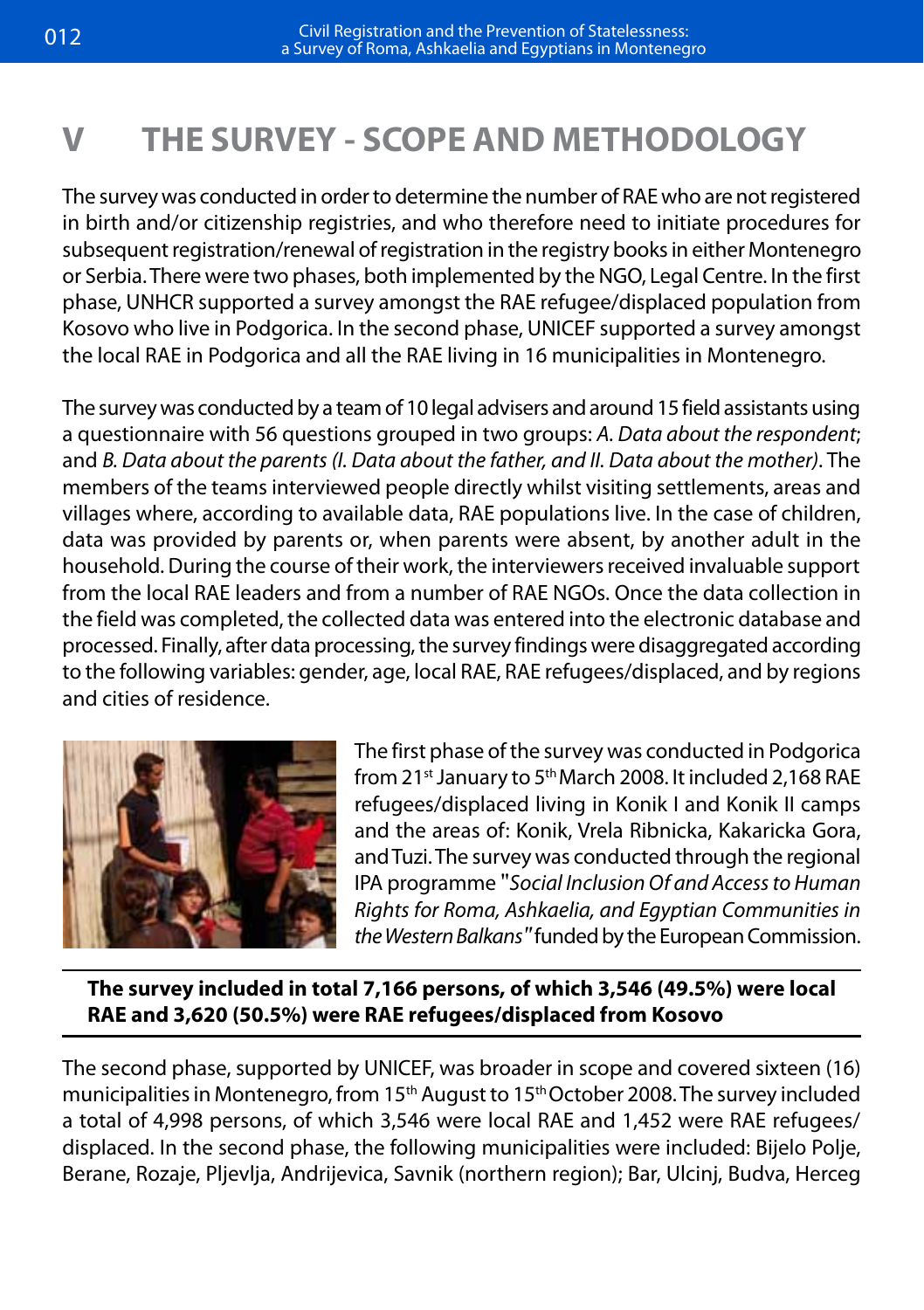Novi, Tivat, Kotor (southern region); Podgorica, Danilovgrad, Niksic and Cetinje (central region). The municipalities were selected based on high concentrations of RAE populations, with Podgorica having the largest number of RAE inhabitants, followed by Niksic, Berane, Ulcinj, Herceg Novi, Tivat, Bijelo Polje, Bar, Budva, Cetinje Rozaje, Pljevlja, Kotor, and Danilovgrad (Figure16).

The survey included, in total, 7,166 persons, of which 3,546 (49.5%) were local RAE and 3,620 (50.5%) were RAE refugees/displaced from Kosovo (Figure 1).



*Figure 1: Status and gender breakdown of those surveyed Figure 1: Status and gender breakdown of those surveyed*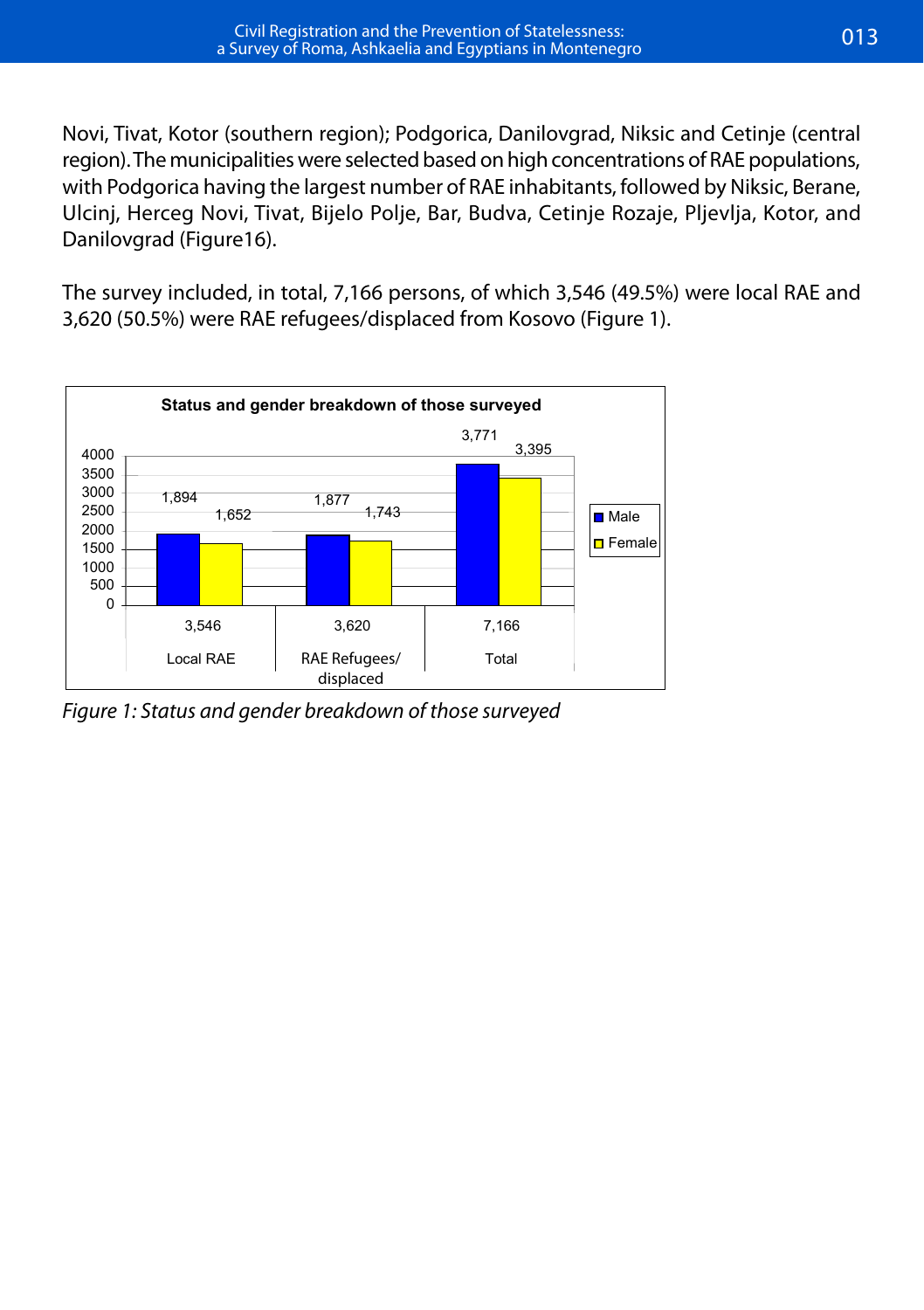# *Detailed Findings Detailed Findings*

The aggregated results show that from a total of 7,166 person surveyed, about two-thirds of The aggregated results show that from a total of 7,166 person surveyed, about two-thirds of them or 4,399 (61. 4%) are registered in the registry books in Montenegro and/or in Serbia. them or 4,399 (61. 4%) are registered in the registry books in Montenegro and/or in Serbia.

The remaining 2,767 persons (38. 6%) have incomplete personal documentation, and will The remaining 2,767 persons (38. 6%) have incomplete personal documentation, and will need to initiate some kind of legal procedure, i.e. subsequent or renewed registration in the registry books (Figure 2). For the purposes of this survey, registration in the registry books is only considered complete if a person possesses both birth and citizenship certificates. need to the term of the some kind of legal procedure, i.e. subsequent of the registration in the registration in the subsequent of the south of the south of the south of the south of the south of the south of the south of



Local RAE RAE Refugees Total

*Figure 2: Registered RAE and those requiring registration Figure 2: Registered RAE and those requiring registration*

Of the 2,767 people still to be registered, 1,928 are children (*Table 1*). Children therefore Of the 2,767 people still to be registered, 1,928 are children (Table 1). Children therefore or the z<sub>1</sub>, or people sun to be registered, 1,920 are enhancil nable 1, enhancirepresent more than two-thirds of all those surveyed who still need registration - 714 (37%) *13, 14 and 15*). of them in the birth registry and 1,214 (67%) in the citizenship registry books (Figures 8, 9, 10, 13, 14 and 15).

| RAE children who lack personal documentation |                                      |       |              |       |        |      |
|----------------------------------------------|--------------------------------------|-------|--------------|-------|--------|------|
|                                              | Girls<br>$\%$<br>$\%$<br><b>Boys</b> |       | <b>TOTAL</b> |       |        |      |
|                                              |                                      |       |              |       | Number | $\%$ |
| Local RAE                                    | 307                                  | 15.92 | 245          | 12.71 | 552    | 28.6 |
| RAE refugees/<br>displaced                   | 737                                  | 38.23 | 639          | 33.14 | 1,376  | 71.4 |
| <b>TOTAL</b>                                 | 1,044                                | 54.15 | 884          | 45.85 |        |      |
|                                              | 1,928                                |       |              |       |        |      |

*Table 1: RAE children who lack personal documentation*

RAE children are particularly affected by a lack of registration and this can have serious consequences for their health and well-being. The fact that a child is not registered formally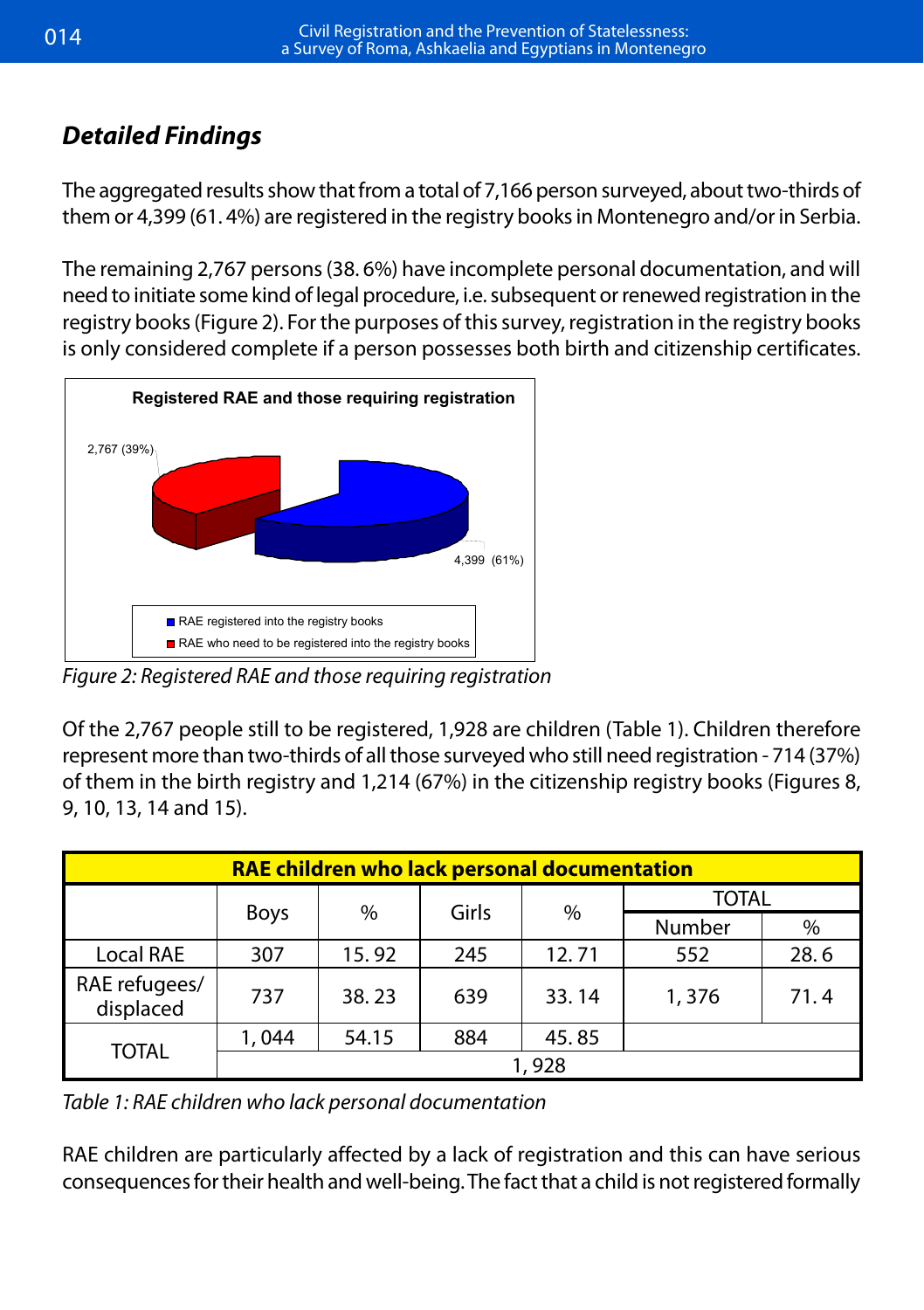means that the child is at risk of being de facto invisible in the system of child and social protection, and this can limit access to health and education. Non registered children can be marginalized from birth and are vulnerable to abuse, neglect and even trafficking. marginalized from birth and are vulnerable to abuse, neglect and even trafficking. means that the child is at risk of being *de facto* invisible in the system of child and social means that the child is at risk of being de facto invisible in the system of child and social<br>Acception can be described and education can be described and education. Non registered at the can

The survey shows that the incomplete personal documentation problem affects RAE boys The survey shows that the incomplete personal documentation problem affects RAE boys slightly more than RAE girls (Figure 3). slightly more than RAE girls *(Figure 3).* 



*Figure 3: RAE children who lack personal documentation by gender Figure 3: RAE children who lack personal documentation by gender*

The RAE children who are the most affected by a The RAE children who are the most affected by a lack of documentation are the children born in Montenegro to parents who fled from Kosovo in 1999. A significant number of these children were born at nome, and their births were often not registered. The situation<br>in the Podgorica municipality can be given as an example: 682 RAE refugee/displaced in the Fodgorica mumcipality can be given as an example. 062 KAL rengee/uisplaced<br>children were born in Podgorica, and 103 of those children were not properly registered ematen were born in Fodgonea, and 105 of those emiaten were not propeny registered<br>at birth. Only 15 of those children were born inside the health system, while 88 were born registered. The situation is the positive that  $\mathcal{L}$  is the Podgorical contribution in the Podgorical contribution in the positive set of  $\mathcal{L}$ municipality can be given as an example: 682 RAE these children were born at home, and their births were often not registered. The situation outside the health system (Figure 4).

The RAE children who are the most affected by a lack of documentation are the children born in Montenegro to parents who fled from Kosovo in 1999

birth. Only 15 of the those children were born inside the those children were born inside the those children w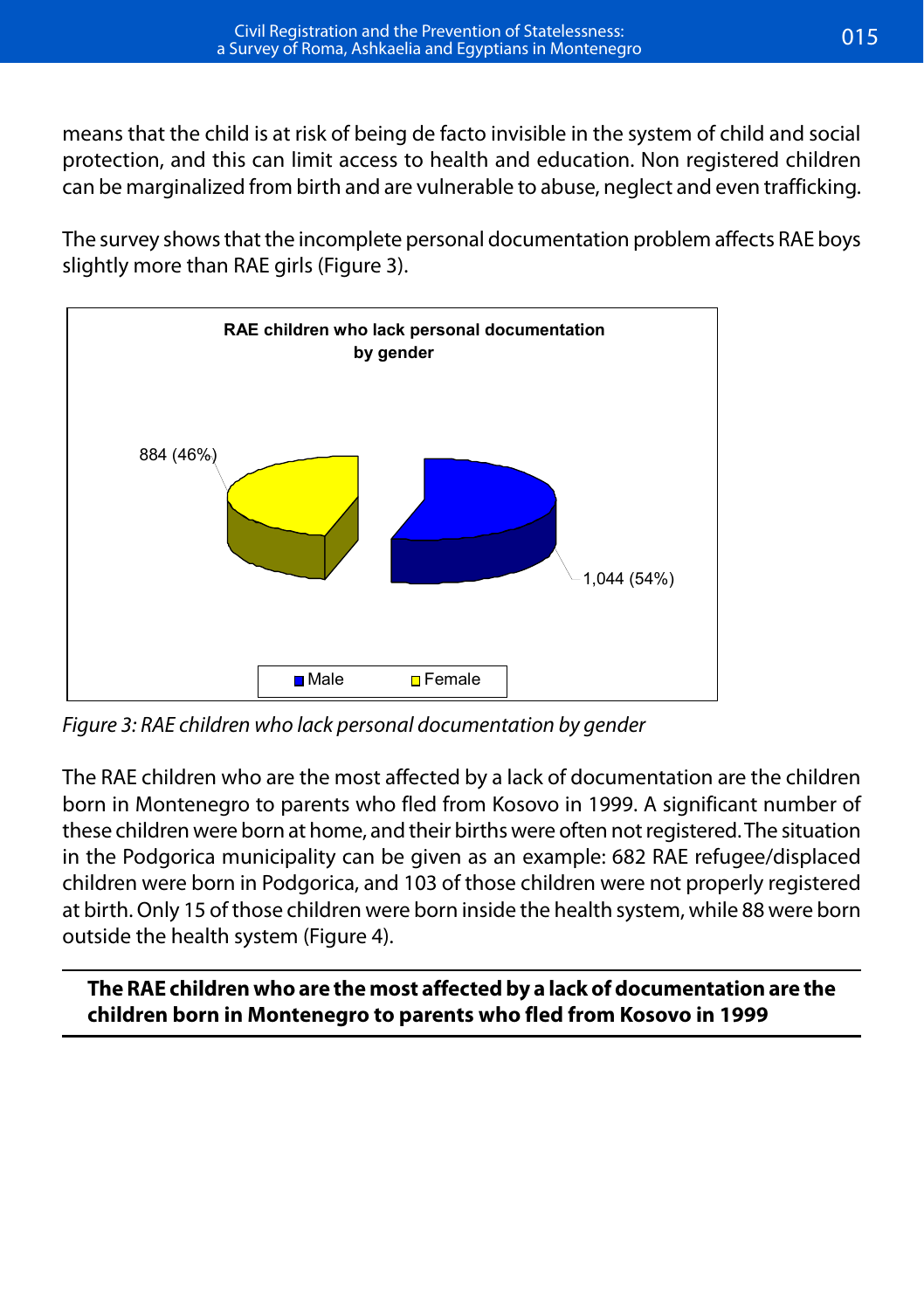

*Figure 4: RAE in need of registration into the registry books according to their place of birth Figure 4: RAE in need of registration into the registry books according to their place of birth*



Furthermore, a great number of the children born<br>in hospital and registered in the birth registry, were registered in the "citizenship" column as citizens of "FR" registered in the "citizenship" column as citizens of "FR and Montenegro" or "Serbia". The survey revealed that parents were not always aware or "Serbia". The informed that parents were not always aware or informed that this did not mean that those children Furthermore, a great number of the children born held that citizenship, and that it was necessary to carry out a special procedure to re-register them in the citizenship registry to confirm their citizenship.

### The RAE refugee/displaced population is more affected by the problem of incomplete personal documentation, but the same problem is also quite **common among the local RAE population**

The analysis of the lack of personal documentation of both local and refugee/displaced **among the local RAE population** RAE shows that the RAE refugee/displaced population is more affected by the issue of incomplete personal documentation, but that the same issue is also common in the local RAE population (Figure 5).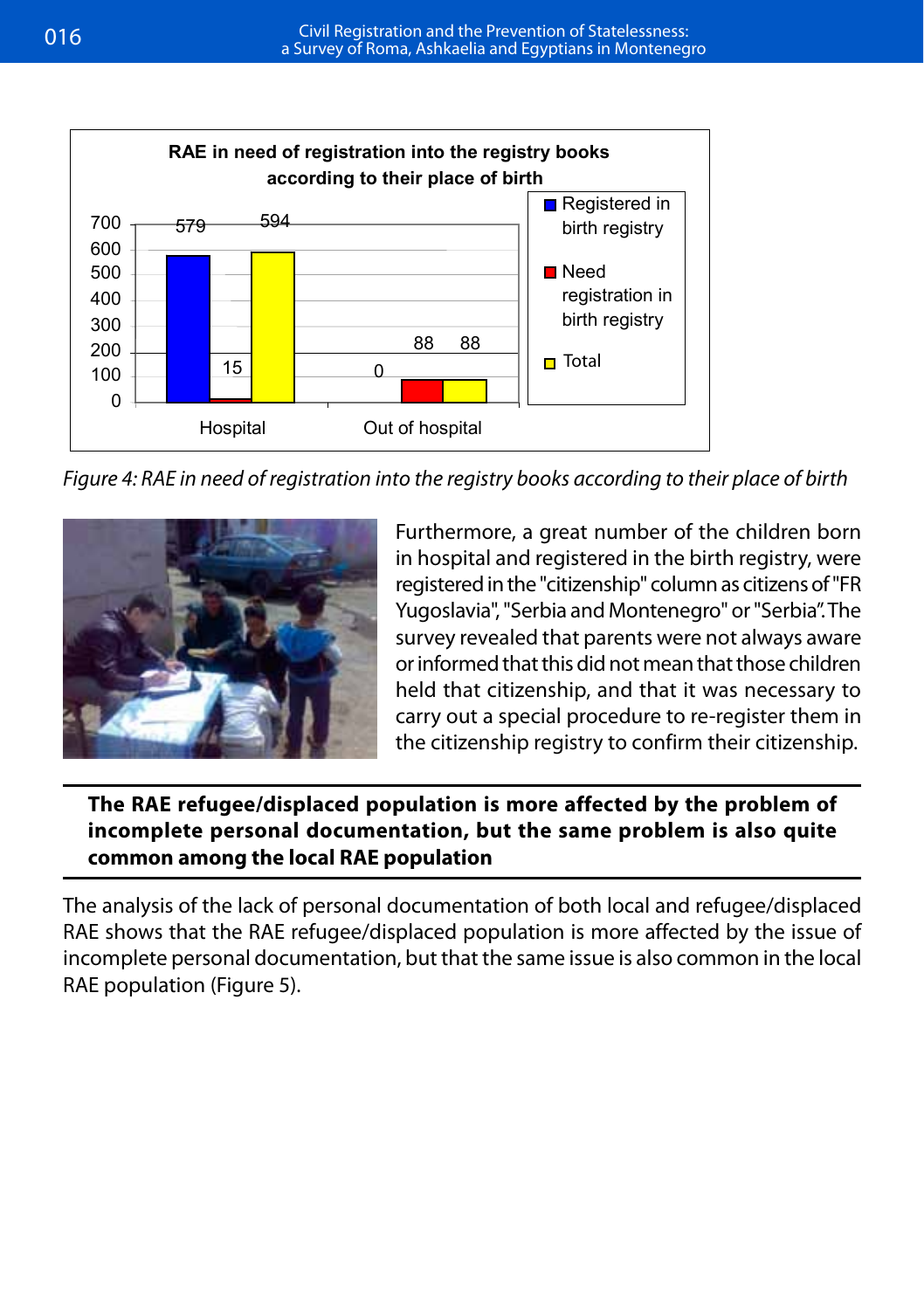

*Figure 5: Unregistered RAE, according to their status Figure 5: Unregistered RAE, according to their status*

and differences between the local RAE and the RAE from Kosovo, paying special attention<br>to children  $\alpha$  differences between the local RAE from Kosovo, paying special attention to  $\alpha$ The next section of this document will present a breakdown of the specific characteristics to children.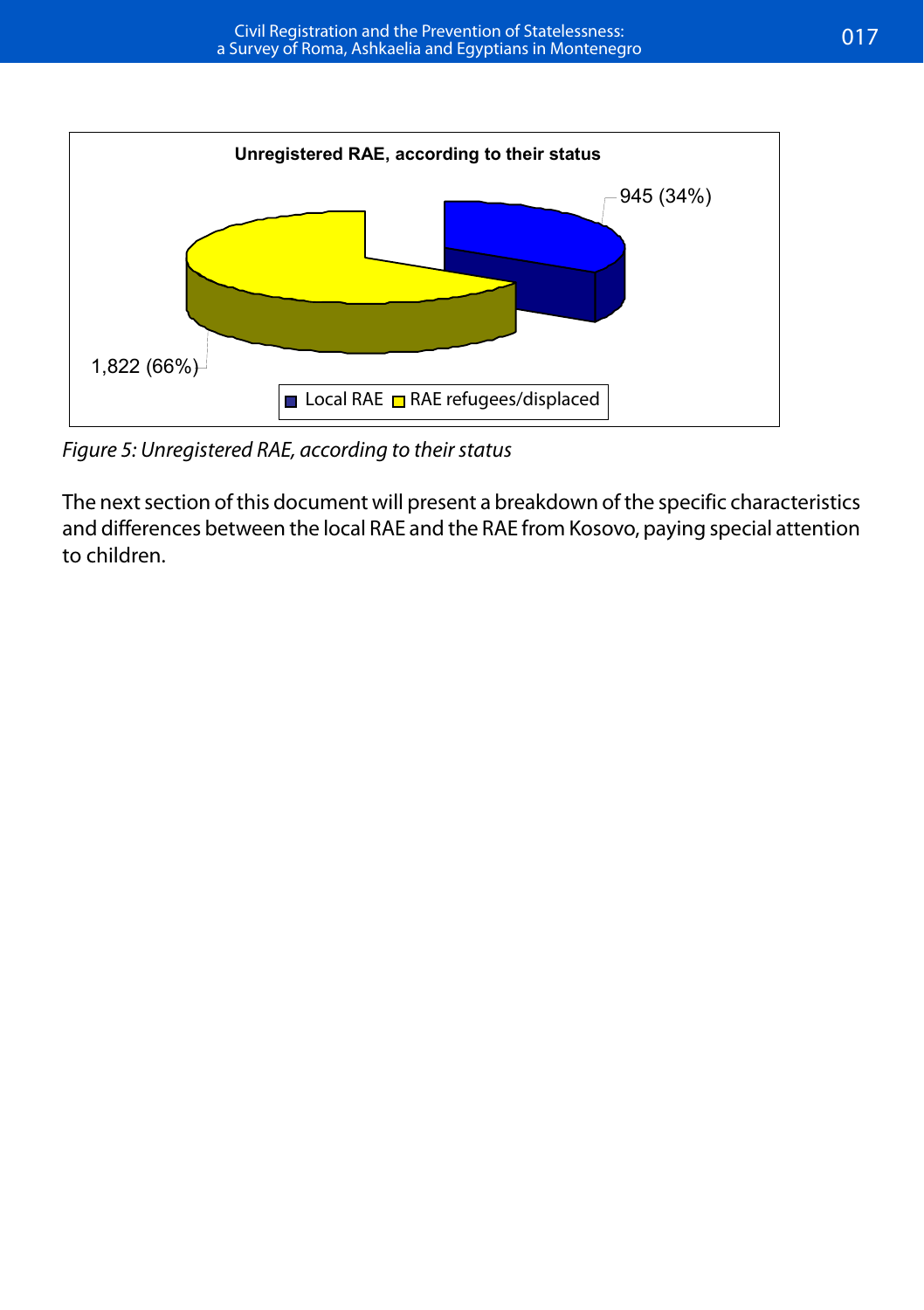### *The Specific Context of RAE Refugees/displaced*

As of 31st October 2008, some 4,458 RAE refugees/displaced from Kosovo have resided in Montenegro, according to statistics provided by the Bureau for the Care of Refugees, the official governmental institution responsible for the registration of refugees/displaced from Kosovo. **Official governmental institution registration registration registration registration of refugees from Kosovo.** *The Specific Context of RAE Refugees* 

The survey covers 3,620 RAE refugees/displaced from Kosovo, representing 81.2% of the total RAE refugee/displaced population in Montenegro. Among them, every second person personal documentation or in total 1,822 people, and three quarters of has incomplete personal documentation or in total 1,822 people, and three quarters of them are children (Figure 6). (*Figure 6*).



Figure 6: Gender and age structure of RAE refugees/displaced with incomplete personal  $A \sim \frac{1}{2}$ *documentation*

\* Some of those surveyed did not know either how old they (or in the case of some parents their children) were. Because of that, the age of those surveyed was recorded as unknown in  $\emph{some of the tables}$ 

An analysis of the survey shows three categories of RAE refugees/displaced who lack personal documentation but whose books have been destroyed or disappeared  $\ddot{\phantom{a}}$ (Figure 7):

- 1. Persons who have never been registered in the birth or citizenship registries;
- 2. Persons who were registered in the birth registries, but not in the citizenship registries;

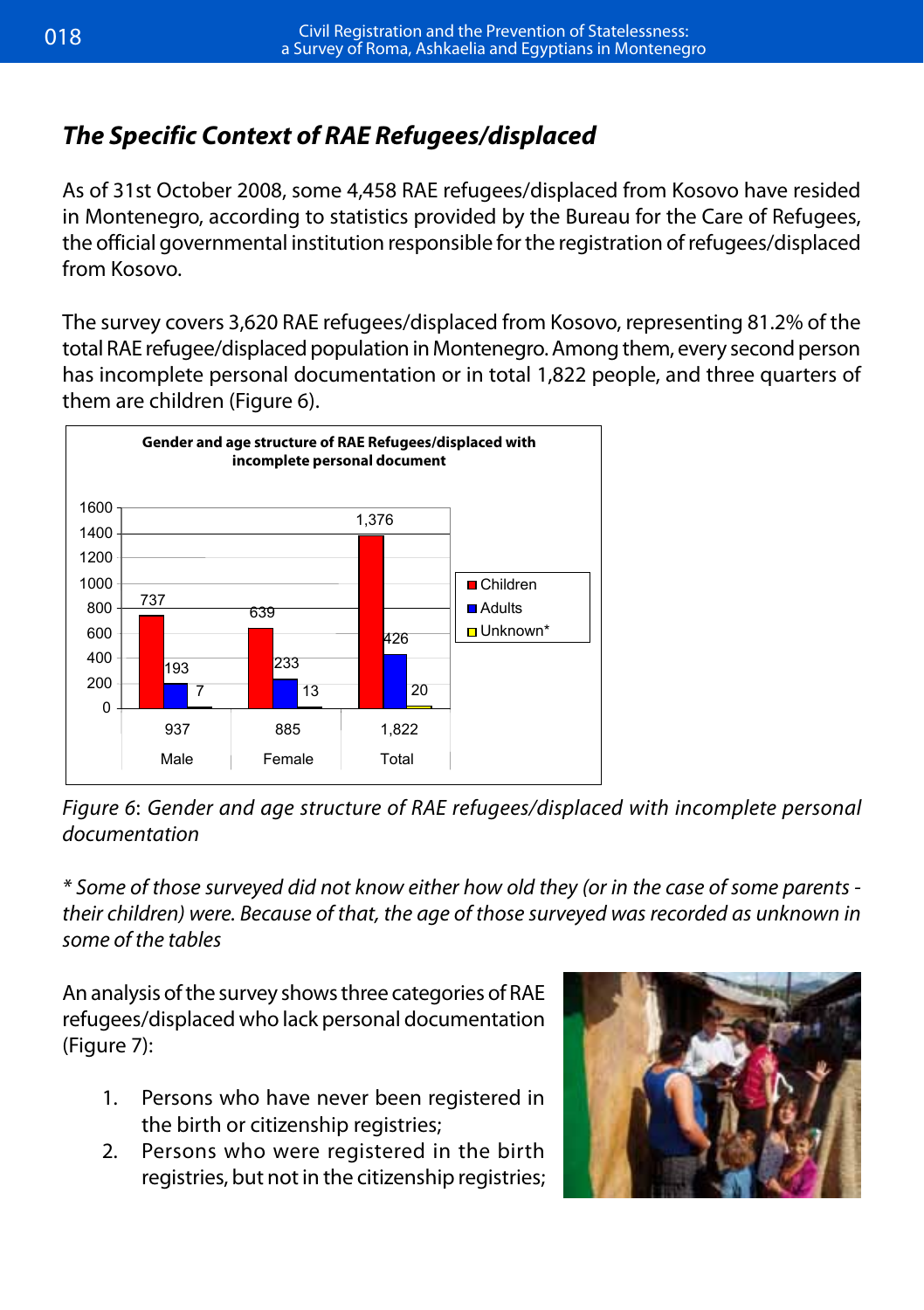3. Persons who have been registered in registry books, but whose books have been destroyed or disappeared during the 1999 conflict in Kosovo.



*Figure 7: Categories of those surveyed according to their type of legal problem Figure 7: Categories of those surveyed according to their type of legal problem*

The data from Figure 7 indicates that a lack of registration in the citizenship registry is more prevalent among RAE refugees/displaced than is a lack of registration in the birth a small number of the RAE refugees who were surveyed (13.8%) number of the RAE registry  $\alpha$  registry registry  $\alpha$ registry. In addition, a small number of the RAE refugees/displaced who were surveyed **Box 5**  during the Kosovo conflict. (13.8%) need to renew their registry books which have disappeared or were destroyed

#### **A lack of registration in the citizenship registry is more present among RAE A lack of registration in the citizenship registry is more present among RAE refugees than is a lack of registration in refugees/displaced than is a lack of registration in the birth registry the birth registry**

personal documentation. The breakdown of results according to the territory where territory where territory where the territory where the territory where the territory where the territory where the territory where the terr The following figures show the breakdown of results according to the territory where registration has to be carried out along with the age of persons who have incomplete

The data from *Figure 8* indicates that nearly two thirds of RAE refugees/displaced (64.6%) who require birth registration need to be registered in the birth registry in Serbia, whereas one in three needs to be registered in Montenegro. Of these, children make up 80% of the RAE refugees/displaced who need to be registered in the birth registries.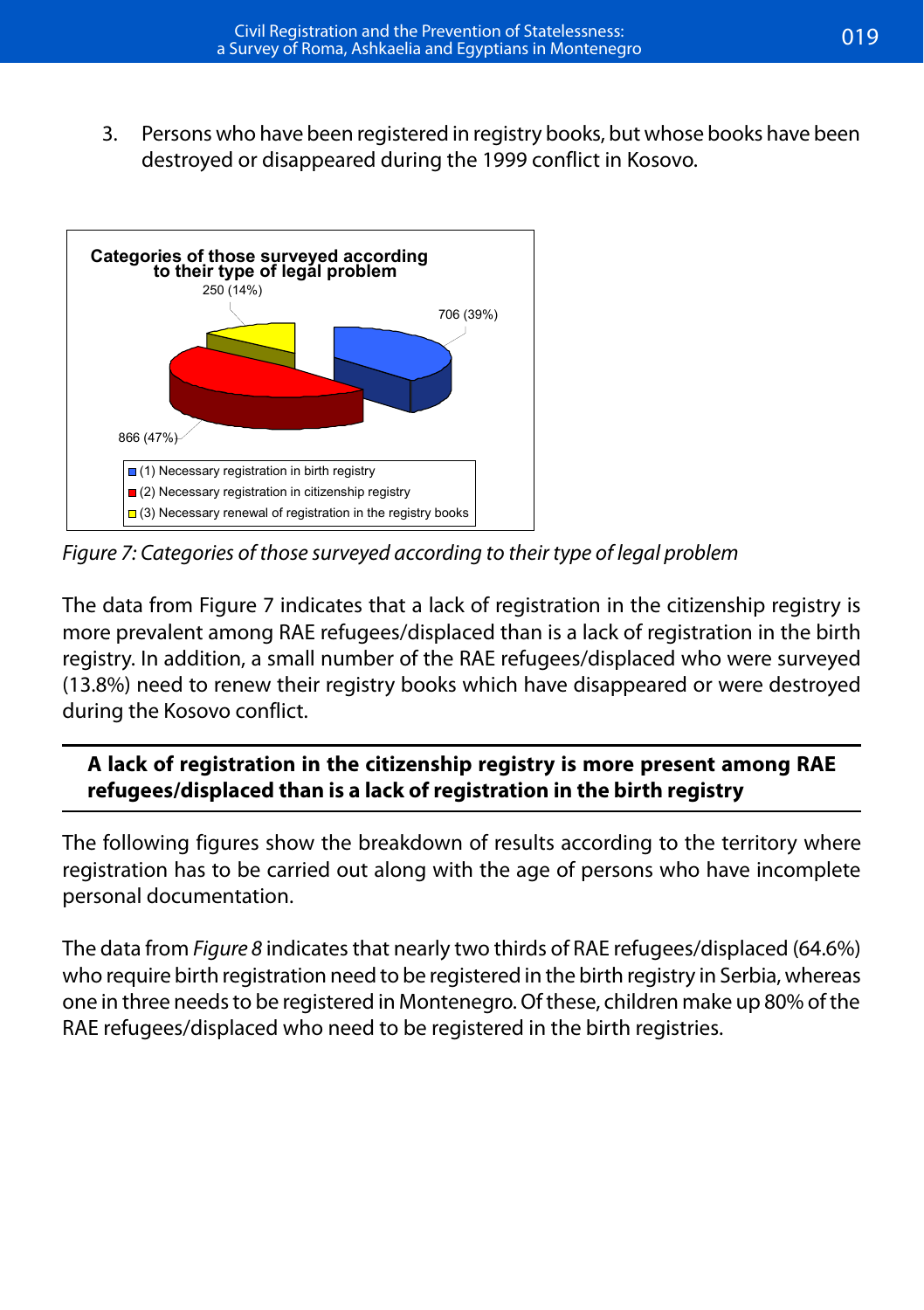

Figure 8: RAE refugees/displaced who need to be registered in birth registries according to *and age territory and age*

Of those RAE refugees/displaced who are only registered in the birth, but not in the citizenship registry, the issue is mostly connected to their documentation in Serbia (Kosovo) entrefugion by the issue is mostly confidence to their documentation in Serbia (hosovo) which is their country of origin. It is sometimes very difficult to confirm citizenship of the which is their country of origin. It is sometimes very dimedit to commit citizenship or the country of origin, because of complex procedures for subsequent registration in citizenship registry books. This lack of confirmed citizenship can lead to the appearance that a person is **stateless**. A breakdown, by age, shows that children make up more than 85% of the RAE refugees/displaced who need to be registered in the citizenship registry books (Figure 9). country of origin, because of complex procedures for subsequent registration in citizenship



Figure 9: RAE refugees/displaced who need to be registered in the citizenship registry according *territory and age to territory and age*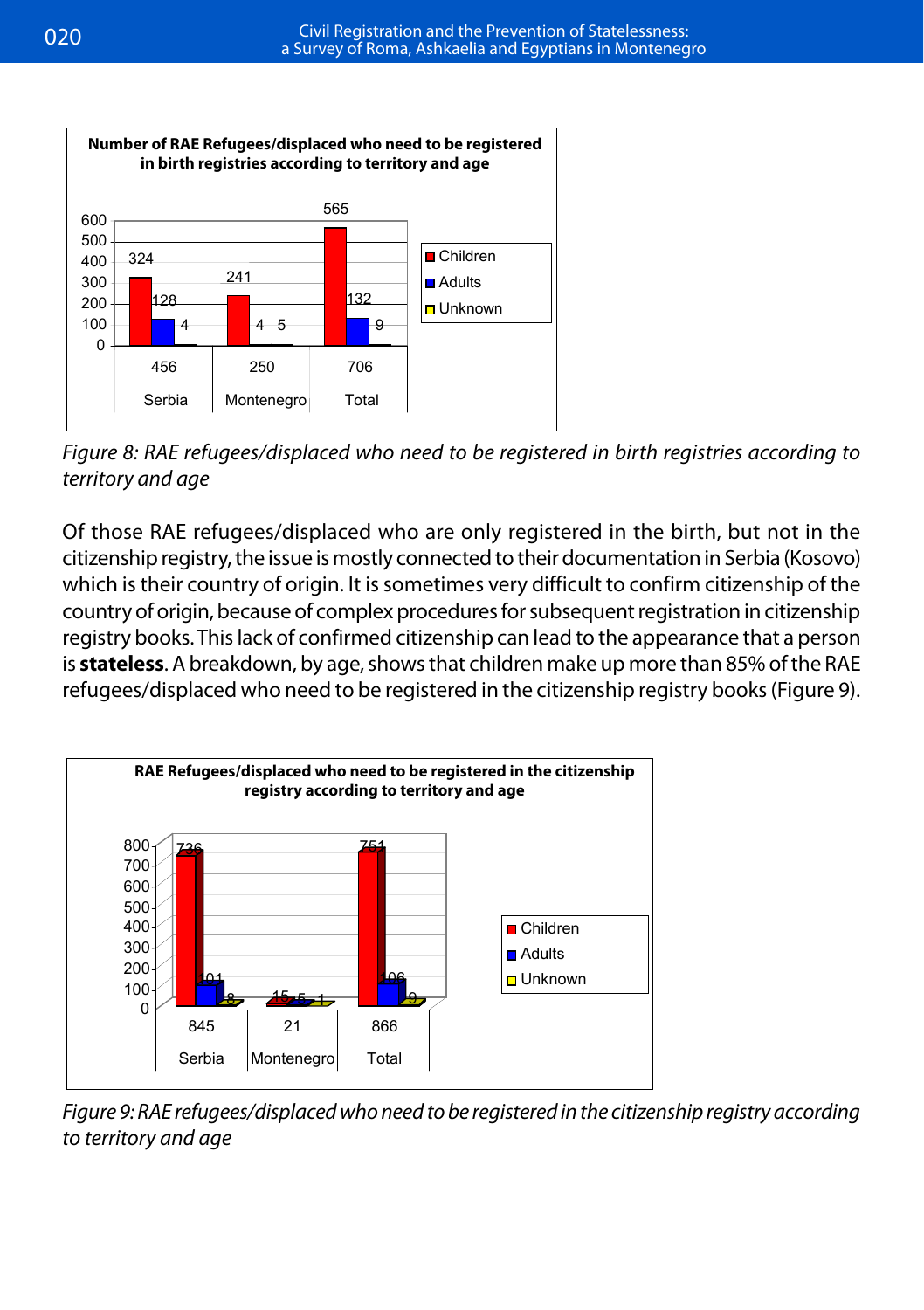The survey also identified 176 RAE refugees/displaced who need to renew their birth registration; 74 also need to renew the registration of their citizenship in Serbia (Kosovo)<br>(Figure 186 RH (Figure 10). This was significantly less concerning those who had never been registered in the registry books. Was significantly less concerning those who had never been registered in the register



Figure 10: RAE refugees/displaced who need to renew their registration in the birth and /or *registries in Serbia according to their age citizenship registries in Serbia according to their age*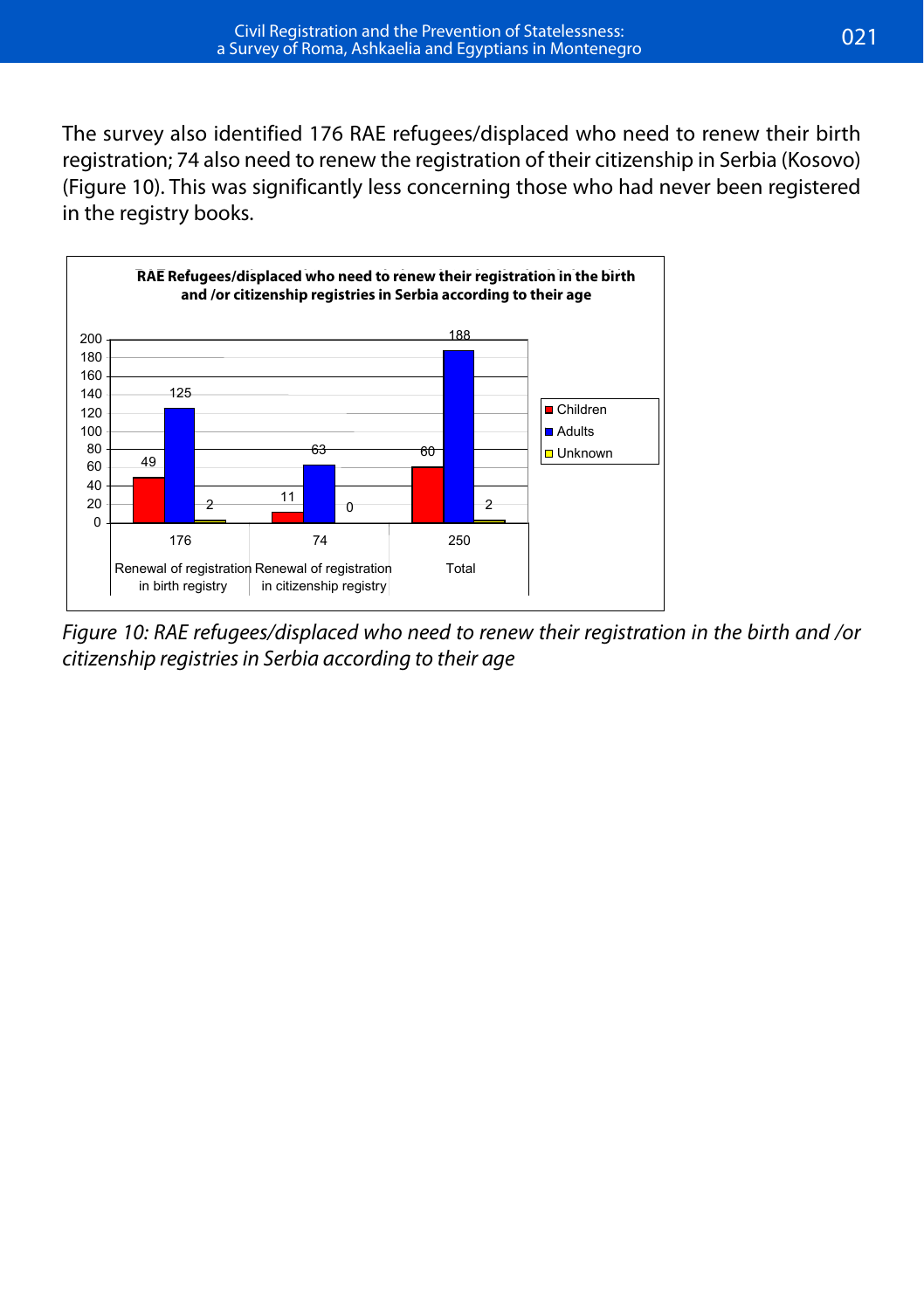### *The Specific Context of the Local RAE*

There is a total of 10,619 RAE citizens living in Montenegro according to the preliminary results of the survey conducted by Monstat in 2008, designed to establish a database of the RAE population in Montenegro. If we subtract 4,458 RAE refugees/displaced from this number, it can be estimated that there is a population of approximately 6, 200 local RAE living in Montenegro. That there is a population of approximately 6, 200 local RAE living in Montenegro. mong man

Thus, UNHCR and UNICEF's joint survey included 3,546 local RAE, which represents 57.6% Thus, UNHCR and UNICEF's joint survey included 3,546 local RAE, which represents of the total local RAE population in Montenegro. Of these, 945 persons (26.6%) lack either a birth or citizenship certificate or both and almost 60% of them are children (Figure 11).



*Figure 11: Gender and age breakdown of the local RAE who lack personal documentation Figure 11: Gender and age breakdown of the local RAE who lack personal documentation*

Many local RAE in Montenegro originate from Kosovo and migrated to Montenegro in the Many local RAE in Montenegro originate from Kosovo and migrated to Montenegro in the period between 1960 and 1980, before the break up of the SFRY. They have been living Montenegro for the majority of or for the whole of their lives. The disintegration of the in Montenegro for the majority of or for the whole of their lives. The disintegration of the SFRY, and the later phase of Montenegro from the FRY and the State Union of Montenegro from the State Union of Montenegro from the State Union of Montenegro from the State Union of Montenegro from the State Union of Decemb SFRY, and the later phased separation of Montenegro from the FRY and the State Union of Serbia and Montenegro, has made it very difficult for those born outside Montenegro to prove their genuine link to Montenegro and to obtain Montenegrin citizenship. The lack of a genuine link has also been inherited by the children of this group and this issue has become an inter-generational phenomenon. At the same time, this group has no real links with its place of origin, except for the fact that the people were born there. Some accursive  $\alpha$  constant  $\alpha$  constant  $\alpha$  constant  $\alpha$  changes that has are changes that have happened in the changes that happened in the changes that have  $\alpha$ local RAE did not know the difference between citizenship and residency and were not aware of the importance of the acquisition of citizenship which has arisen due to the changes that have happened in the country. In addition, some of the RAE have never been registered in the birth registry in their place of birth, which creates a challenge today **Box 6**  lived in Montenegro for decades, do not, therefore, posses any documents and have yet to have their nationality formally recognized. **originate from Kosovo and migrated**  for the clearance of their documentation in Montenegro. Those RAE, although they have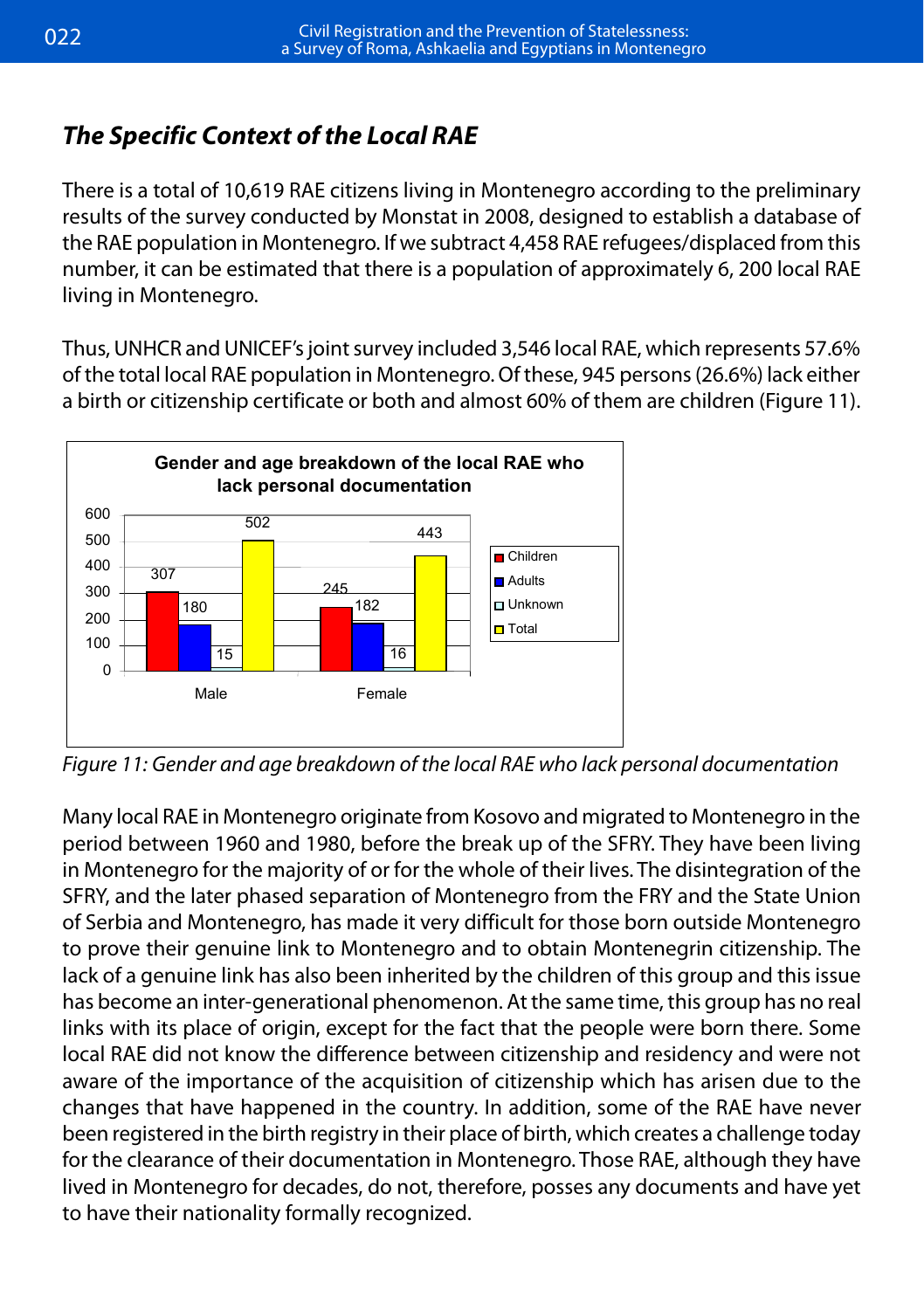#### **Many local RAE in Montenegro originate from Kosovo and migrated to Montenegro in the period between 1960 and 1980**

The analysis of the survey revealed three categories of local RAE who lack personal documentation, similar to the problems faced by the RAE refugees/displaced (Figure 12):

(1) Persons who have never been registered in either birth or citizenship registries;

(2) Persons who are registered in the birth but not in the citizenship registry; and

(3) Persons who had been registered in the registry books, but that those books had been destroyed or had disappeared during the 1999 conflict in Kosovo.



*Figure 12: Categories of those surveyed according to their type of legal problem Figure 12: Categories of those surveyed according to their type of legal problem*

The data in the *Figure 12* confirms that the main problem amongst the local RAE population The data in the Figure 12 confirms that the main problem amongst the local RAE population is a lack of citizenship registration. This is not surprising, bearing in mind the fact that most of them originated from Kosovo and migrated to Montenegro during the decades before the conflict.

The following figures show the breakdown of results according to the territory where The following figures show the breakdown of results according to the territory where registration has to take place and the age of persons who have incomplete personal documentation.

**Box 7 The largest problem among the local RAE The largest problem among the local RAE population is a lack of registration population is a lack of registration in the in the citizenship registrycitizenship registry**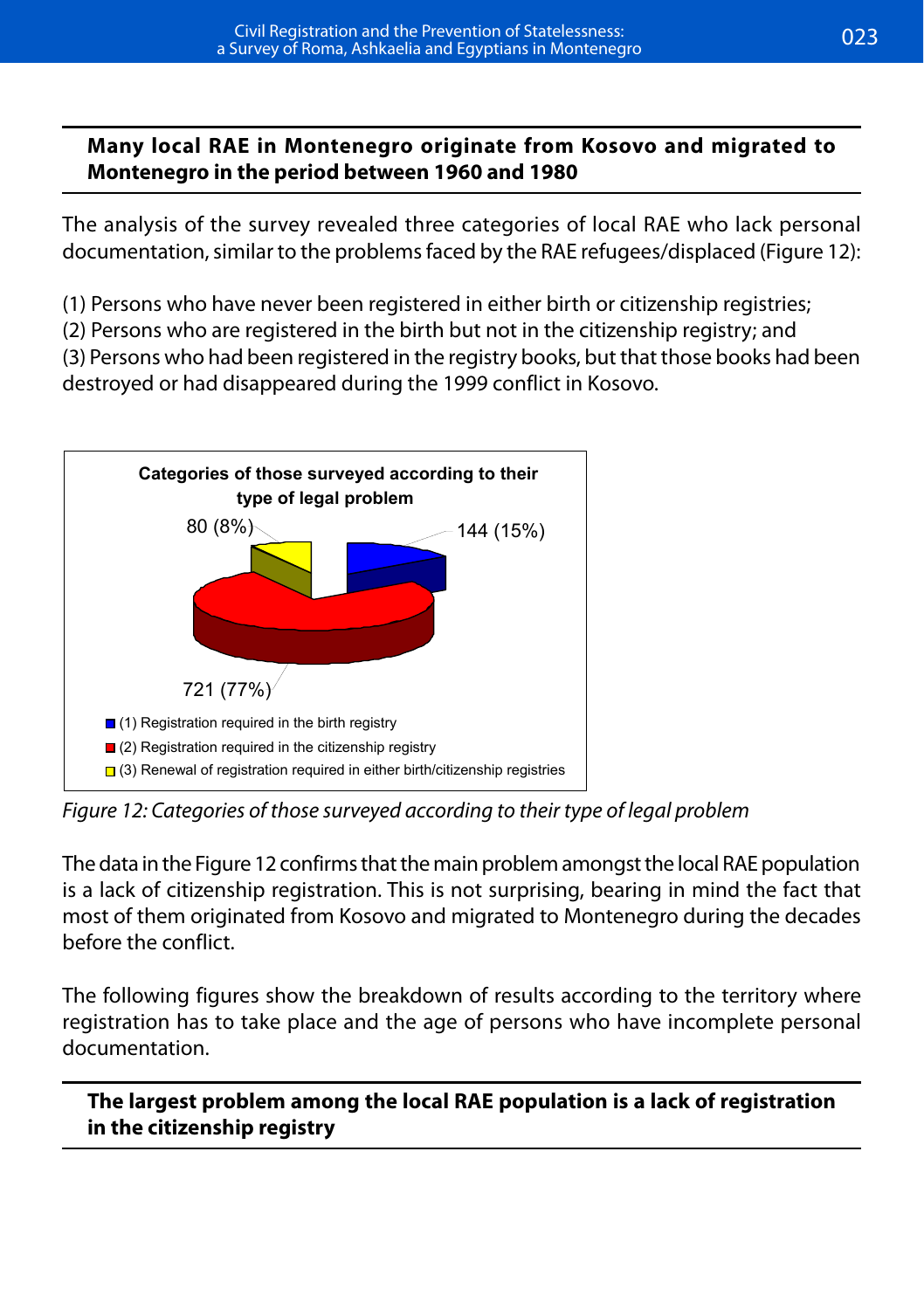Figure 13 shows that there are twice as many local RAE who need to be registered in the birth registry in Montenegro as the number who need to be registered in the birth registry in Serbia (Kosovo). The data also shows that children make up almost 70% of the total local RAE who require birth registration.



*Figure 13: Local RAE who need to be registered in the birth registries according to territory and age*

*Figure 13: Local RAE who need to be registered in the birth registries according to territory*  The fact that children make up more than 60% of the total of local RAE who lack citizenship *and age*  registration shows that after the disintegration of the SFRY, the local RAE have not yet managed to regulate their citizenship status (Figure 14).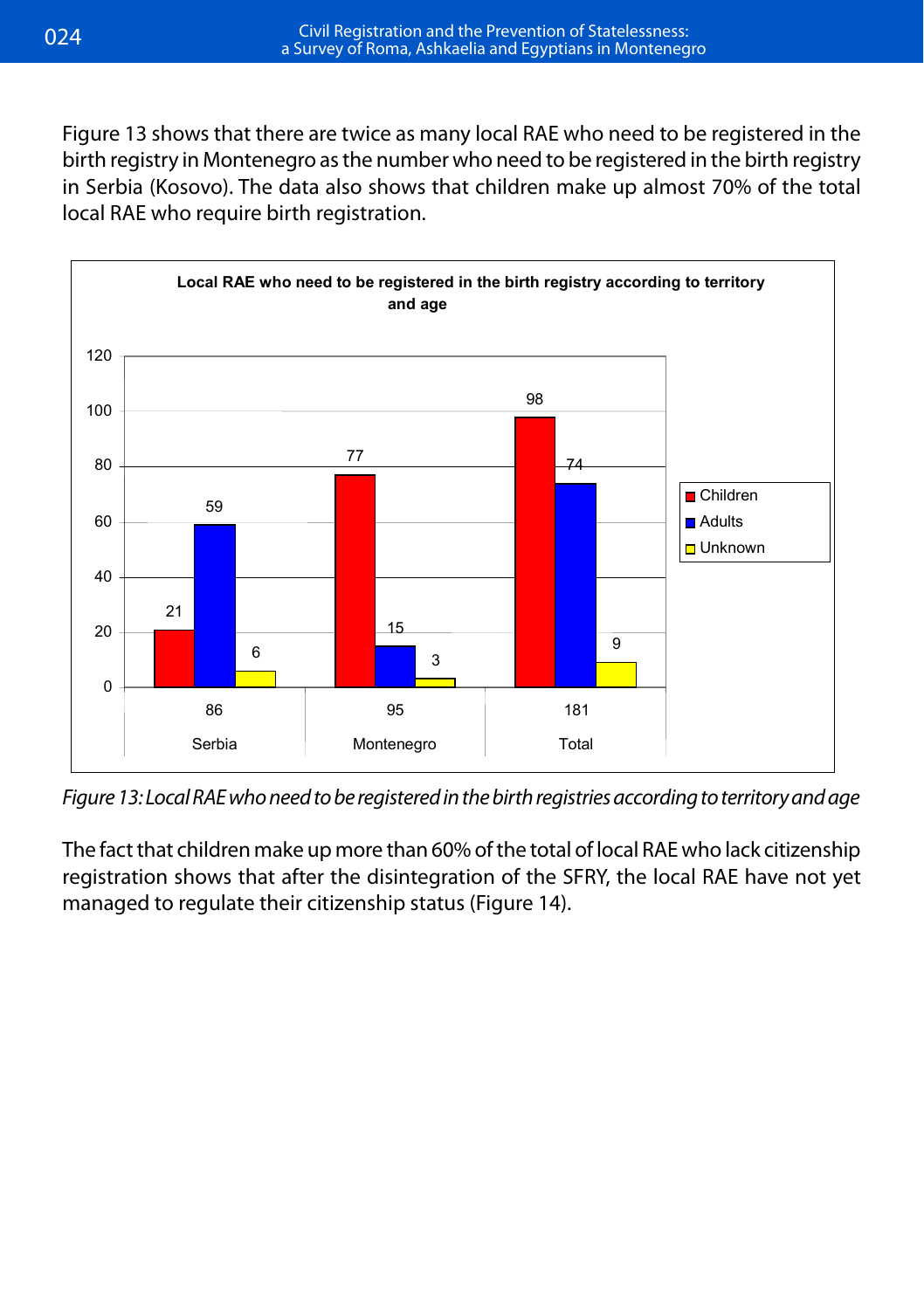

*Figure 14: Local RAE who need to be registered in the citizenship registered in the citizenship registered in the citizenship registries according to*  $\mathcal{F}$  *registries according to*  $\mathcal{F}$  *registries according to \mathcal Figure 14: Local RAE who need to be registered in the citizenship registries according to territory and age*

*territory and age* Amongst those surveyed, 56 were local RAE who need to renew their registration in the birth registry and 24 need to renew their registration in the citizenship registry in Serbia<br>(Kosovo) registry and 24 need to renew their registration in the citizenship registry in Serbia (Kosovo). (Kosovo).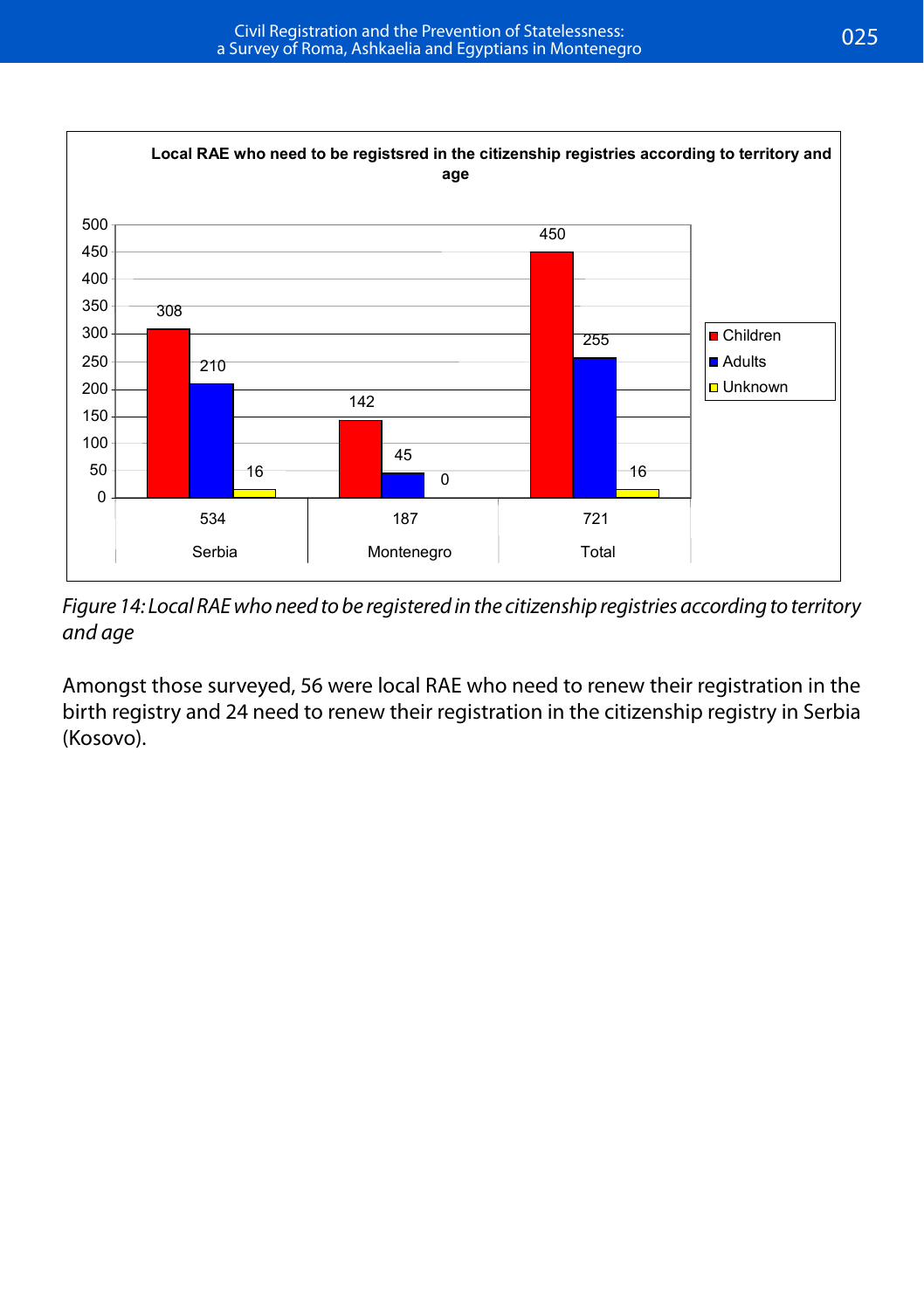

*Figure 15: Local RAE who need to renew their registration in the birth and /or citizenship registries in Serbia according to their age*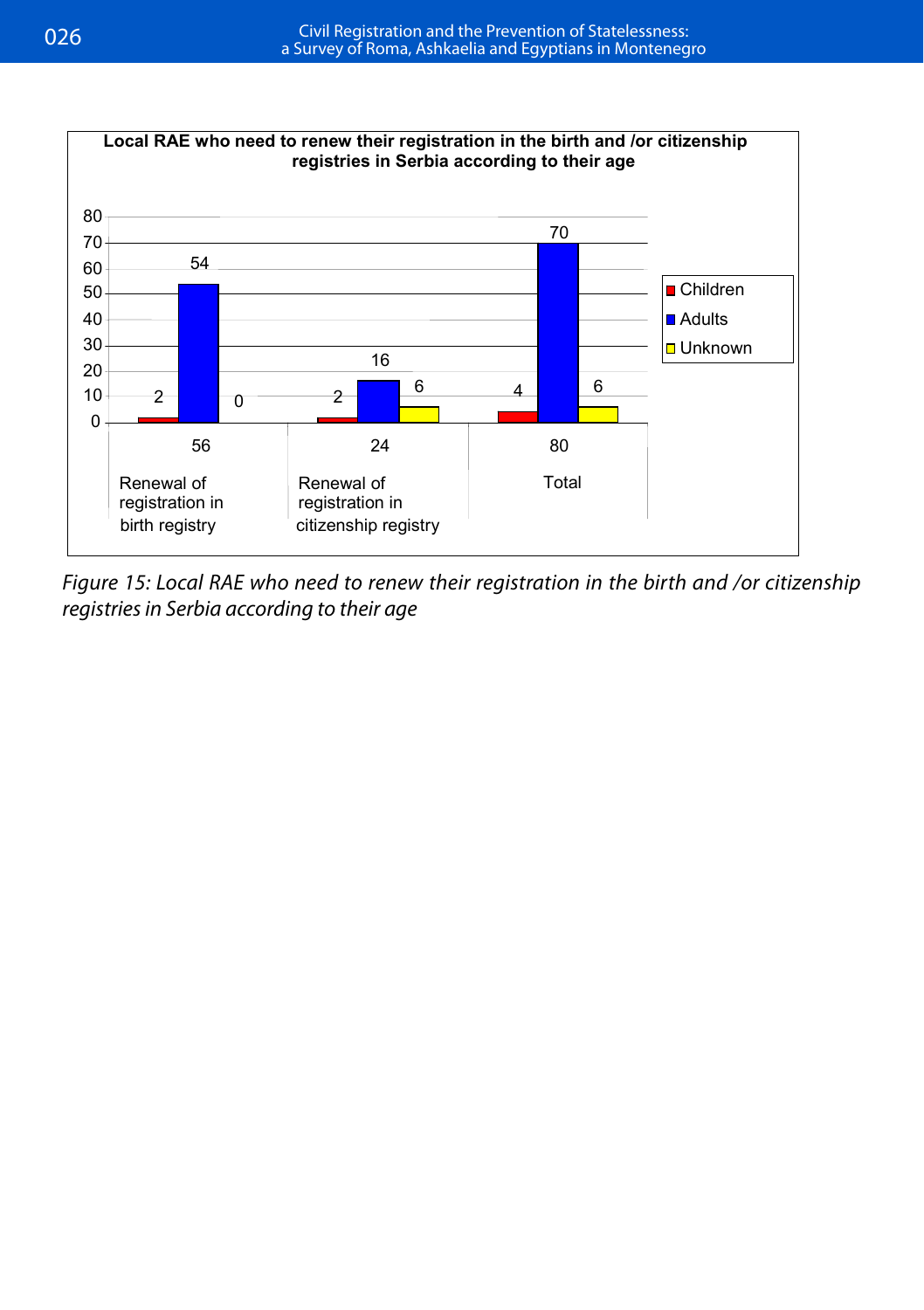# **VI CONCLUSIONS**

The survey has clearly demonstrated that birth and citizenship registration are essential issues that require concerted attention. The vast majority of RAE populations are interested in regulating their legal status in a country. Ways should be found to enable the RAE to surmount the logistical barriers that are currently constraining their ability to achieve full registration and documentation. A key part of the initiatives, aimed at finding durable solutions for resolving the problem of social exclusion for RAE populations, must not neglect the need to address the issue of a lack of civil registration amongst RAE populations. Although the problems and consequences resulting from a lack of registration are common to both local RAE and RAE refugees/displaced, the survey shows that refugees/displaced are additionally disadvantaged.

Coordinated and well-planned interventions by all stakeholders – the Government of Montenegro, UN agencies, NGOs, the RAE themselves, and other local and international partners, focusing on the registration of RAE are required. Without universal registration it is unlikely that the goal of social inclusion of Roma, Ashkaelia and Egyptians can be fully met.

#### **Recommendations:**

- As stipulated in Article 8 of the Constitution, state institutions should establish particular, time-bound procedures that would simplify the process of subsequent birth registration for RAE children born in Montenegro who were not registered at birth.
- The current steps and activities which aim to define the legal status of local and refugee/displaced RAE, as outlined in the *Strategy for the Improvement of the Situation of RAE Population in Montenegro 2008-2012*, should be accelerated and systematized.
- Additional resources should be allocated to regularise their legal status and for personal documentation, with special attention being given to the two most disadvantaged sub-groups within the RAE population: children and refugees/displaced.
- • Support should be provided to complement the Government's efforts and registration campaigns through awareness raising campaigns, the provision of free legal counselling and proactive outreach activities, such as mobile teams made up of local authority officials and RAE mediators, to carry out outreach work in RAE settlements.
- The procedures for obtaining citizenship for RAE persons, who have established habitual residence in the territory of Montenegro before applying for citizenship, should be simplified.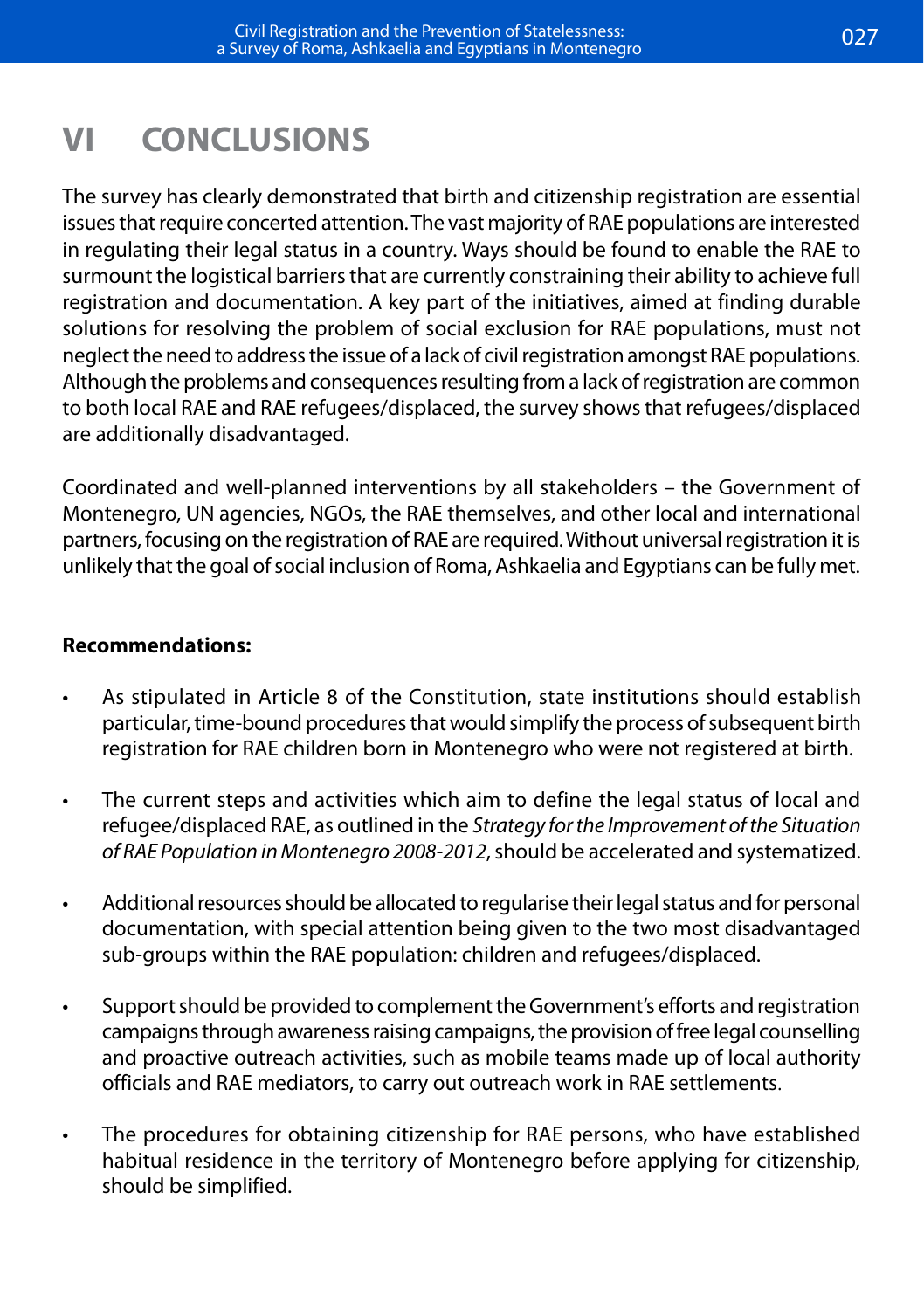- The introduction of amnesty agreements for legalising the status of unregistered RAE should be considered in order to safeguard and protect applicants against forced evictions or discrimination.
- The international community should continue, through UN agencies, regional organizations, bi-laterals and NGOs, to support the Government of Montenegro and other Governments in the region in their efforts which aim to prevent and eradicate the phenomenon of statelessness.

Podgorica, May 2009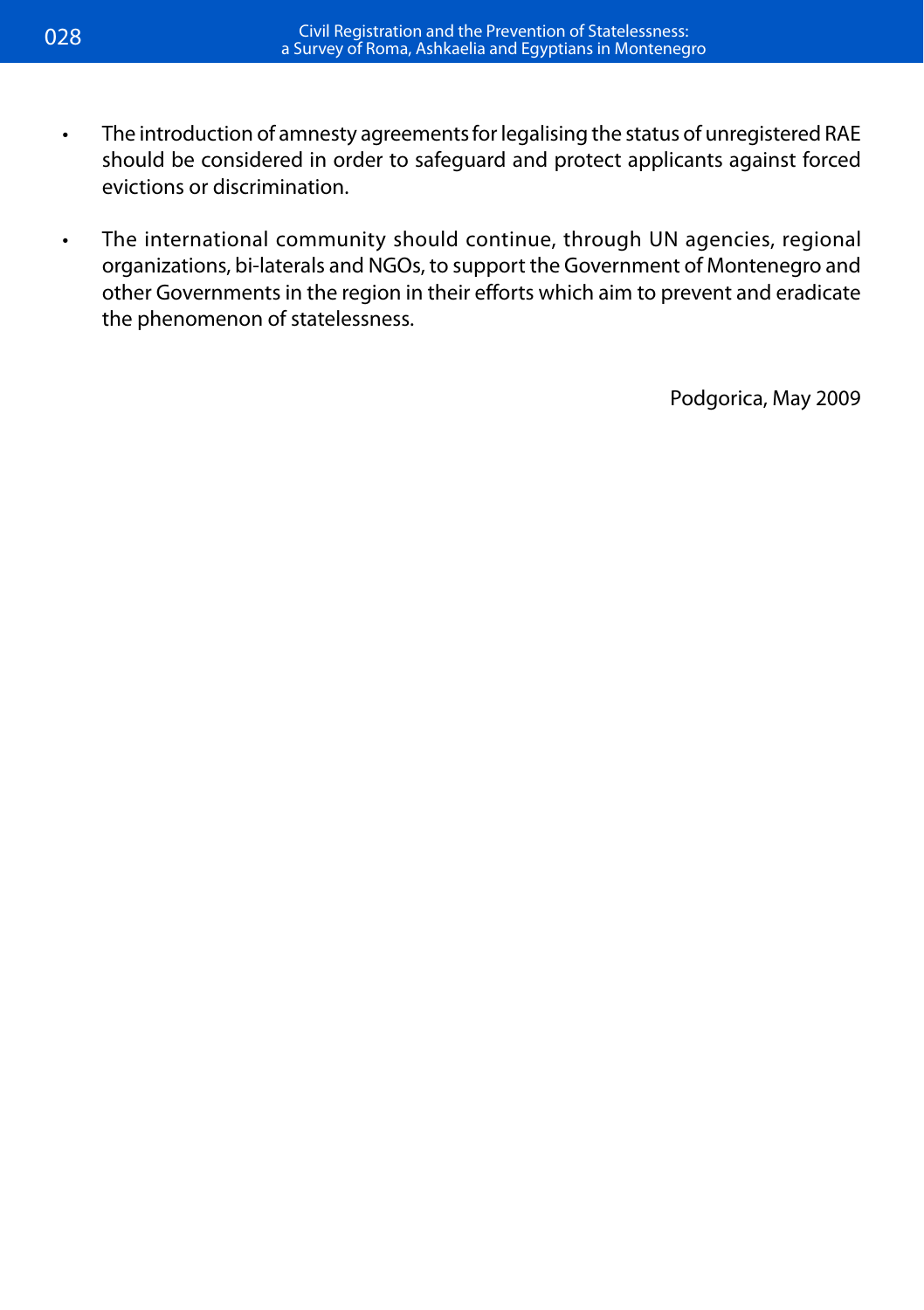## **VII "Real Lives" - Stories**

*A* (32) and his common law wife fled from Kosovo to Montenegro in June 1999. Since then they have been living in Kakaricka Gora on the outskirts of Podgorica.

Since they arrived in Montenegro, A's wife has given birth to four children: *I* born in 1999, *M.* born in 2002, *A.* born in 2004 and *Z* born in 2007. *I*.and *Z.* were born in hospital and *M* and *A* were born at home. Even though *I* and *Z* were born in hospital, their father *A* has not registered them as he was obliged to, according to the law, partly because he was not familiar with the registration procedure.

In March 2008, during first phase of the survey, the only documents the children had were internally displaced person's identity documents. In cooperation with the registry office in Podgorica, the NGO Legal Centre successfully completed procedures for *I* and *Z'*s subsequent registration in the birth registry.

The Legal Centre faced greater obstacles in registering the birth of the other two children *M* and *A*. Since they were born at home in Kakaricka Gora, the procedure of their subsequent registration was much more complicated. The Legal Centre worked to obtain information about the documents and regarding the forms of proof needed for subsequent registration. In June 2008, after they had collected all the necessary documents for the parents from Serbia and a certificate confirming that the children were not registered in the birth registry at the parents' place of birth, the Legal Centre submitted a request for the subsequent registration of *M* and *A*, but were informed that proof of parentage was a prerequisite for consideration.

The Legal Centre then submitted a request, to the Basic Court in Podgorica, to investigate the facts concerning birth for *M* and *A*.

In mid-November 2008, a representative of the Legal Centre visited the Basic Court where the judge informed him that they had reached a decision to consider the request withdrawn as they were unable to deliver the court summons to A at his address. Following the judge's advice, the Legal Centre made a new request and gave a new "more reliable" address.

The Legal Centre is now in regular contact with the judge presiding over this case, and hopes that the Court will reach a favourable decision for this case and all the other similar cases which are still in the domain of "legal invisibility."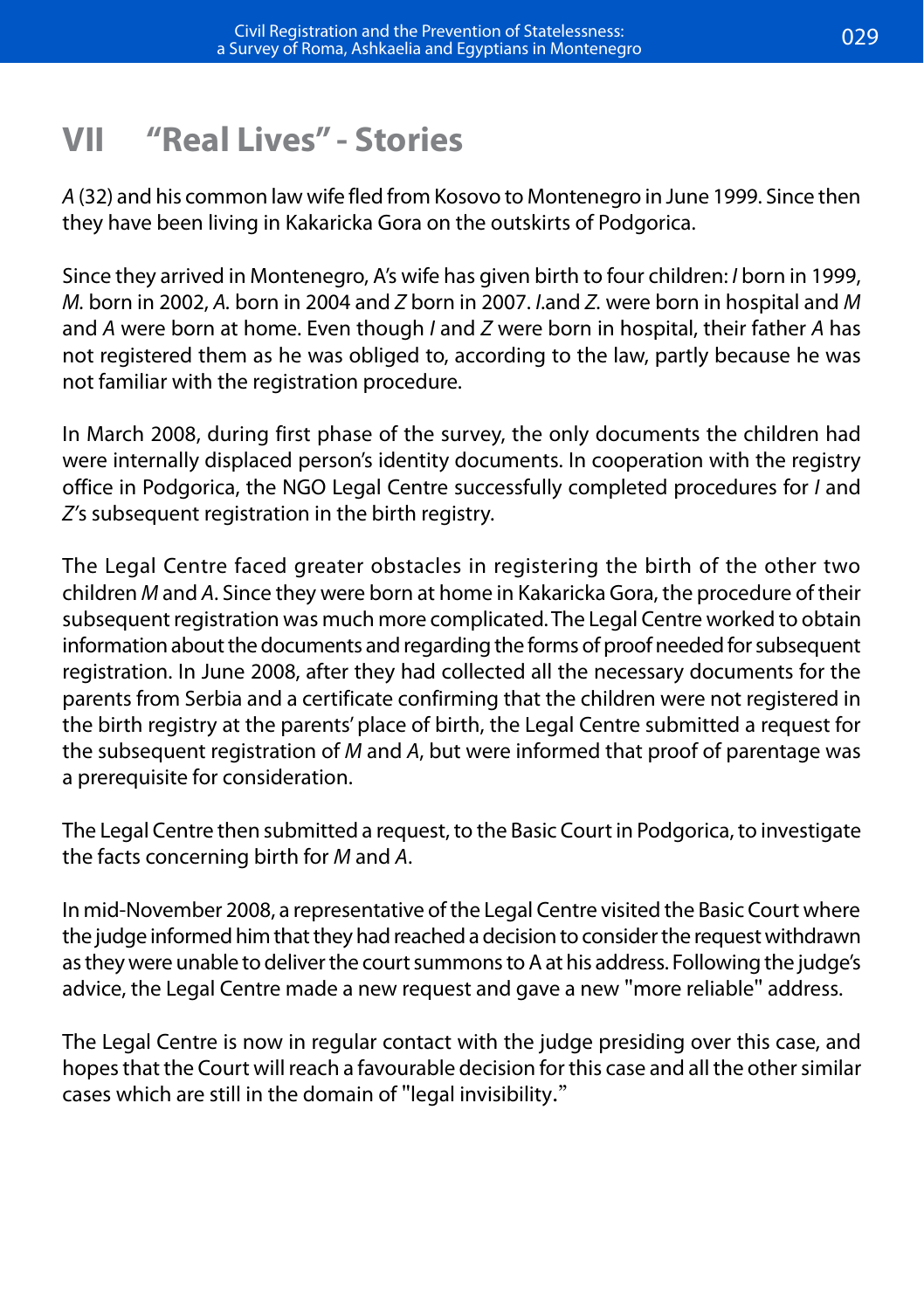#### \*\*\*\*\*\*\*\*\*\*\*

*M* was born on 1<sup>st</sup> January 1993, in Pristina, Kosovo. In 1999, together with her family, she fled to Montenegro and settled in Konik, Podgorica. On 6<sup>th</sup> September 1999, she was registered at the Montenegrin Commissariat for Displaced Persons (the present Bureau for the Care of Refugees) and assumed the status of an internally displaced person. Considering the fact that she was 6 at the time, the Commissariat issued an internally displaced person ID card without a photo. In 2007, her parents arranged a marriage between her and a local Roma boy from Niksic, who was born in 1990.

In March 2008, *M,* who was fifteen years old at the time, gave birth to a daughter in the General Hospital in Niksic. She went to the municipal registry office to submit a birth registration request for her daughter. She submitted the attestation from the hospital regarding her child's birth but was denied registration as her ID did not have her photo on it. She will have to wait three more years until she comes of age at 18 to get an ID with a photo. Only then will she be granted the right to register the birth of her daughter. At that time, she will have to undergo a subsequent registration procedure, which has not yet been defined.

\*\*\*\*\*\*\*\*\*

*G* is a local Roma woman born in 1967 in Podgorica. Her parents were born in Djakovica, Kosovo and they moved to Podgorica in the time of the SFRY. *G* has been living in Montenegro all her life. She has a national ID and a house and used to be employed on a temporary basis. In 1988, in Danilovgrad, she married *M*, a Roma man from Kosovo. She gave birth to four children. All of them were born in Podgorica.

After Montenegro declared its independence, new national ID cards were introduced. *G* wanted to get a new ID card. Due to the fact that the certificate of citizenship of Montenegro was one of the documents needed in order to get a new ID, she requested her birth and citizenship certificates from the registry office in Podgorica. The registry office issued her with a birth certificate which stated that she held Montenegrin citizenship. She was not issued with a citizenship certificate because it emerged that she had not been registered in the citizenship registry of Montenegro. Convinced that the birth certificate, in which was written that she had Montenegrin citizenship, and her existing ID would be enough to get a new ID card, *G* submitted her application. However, she was informed that she should bring a certificate that could confirm that she was *not* registered in the citizenship registry in Djakovica, her parents' place of birth. In addition, she was informed that once she got that certificate, she would be obliged to start a procedure to obtain Montenegrin citizenship. *G* appealed to the registry office of Djakovica, now located in Jagodina. The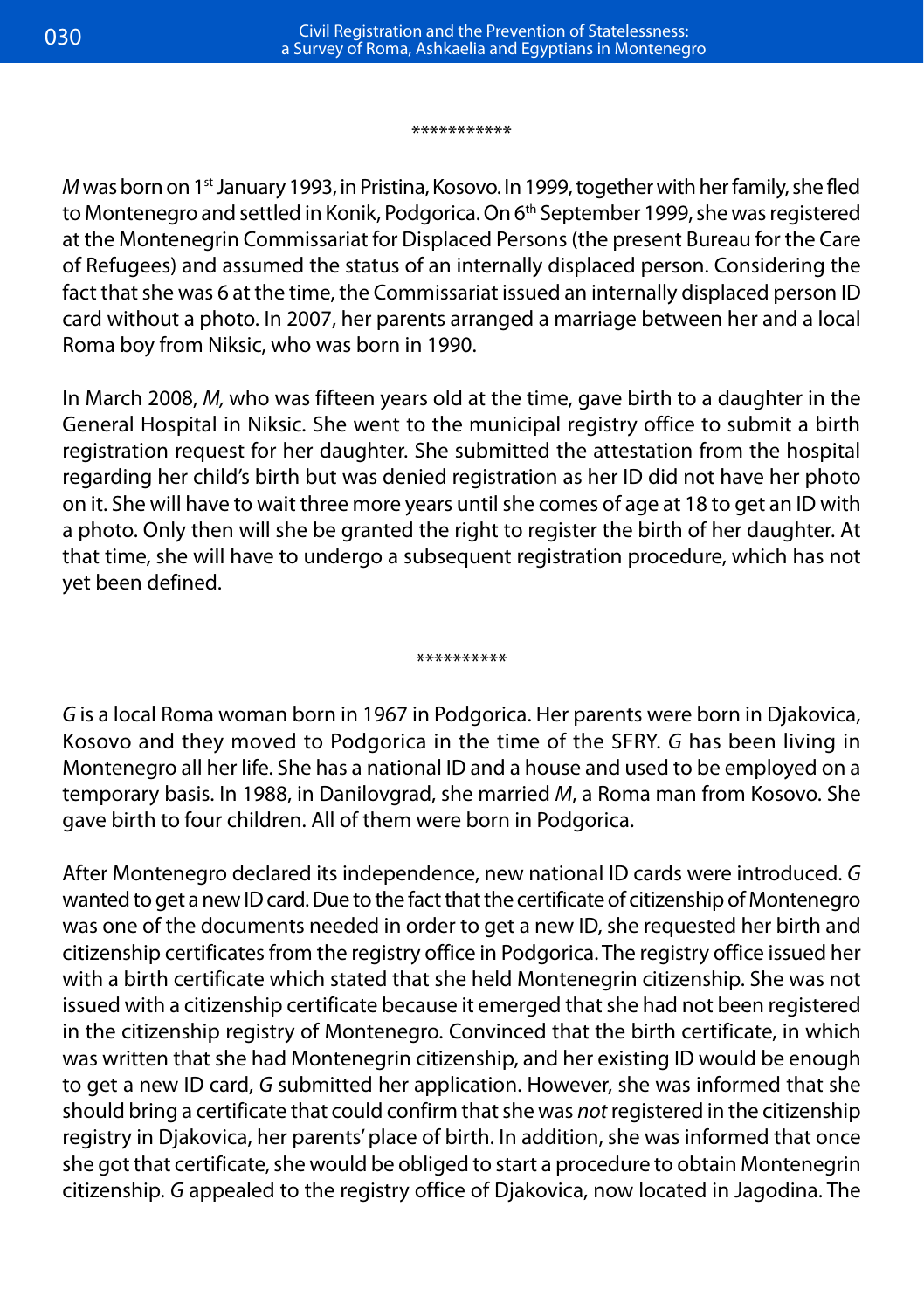registry office in Jagodina issued her with a certificate that confirmed that all the record books for the municipality of Djakovica had been destroyed during the conflict in Kosovo. To renew the registry books, it would be necessary to submit her parents' birth certificates, which had also been destroyed during the war. Therefore, there was no way for her to collect the documents she needed for the registry book renewal.

*G* submitted the certificate issued in Jagodina in order to start the procedure for getting Montenegrin citizenship. Her request was denied with the explanation that she had to complete the registry book renewal procedure in Serbia first and that only then could she request Montenegrin citizenship, as it would be clear that she was not a citizen of Serbia.

Although she was born in Montenegro and had lived in the country for over forty years, *G* discovered that she did not, in fact, hold Montenegrin citizenship. If she failed to renew the registry books in Jagodina, she would have no personal documents. She would not be able to get either Montenegrin or Serbian ID, which would limit her freedom of movement, her right to health care, and her right to work.

#### \*\*\*\*\*\*\*\*\*

In February 2009, the Legal Centre submitted a request to the MIAPA Branch office in Niksic, for subsequent registration, into the birth registry book, for four children who were not previously registered:

- *1. H*. *V*. born on 01.01.1993 in Niksic;
- *2. H. K*. born on 03.06.1995 in Niksic;
- *3. H. R*. born on 17.04.1999 in Niksic; and
- *4. H. V*. born on 26.09.2000 in Niksic.

Two of the children were born in hospital and possessed release forms, but two of them were born at home. The MIAPA Branch office in Niksic checked the release forms from the hospital and heard witnesses' statements in order to establish the facts of birth for the children born at home. After the facts of birth had been established for all the children in April 2009, the Ministry issued a decision directing the registrar of the Municipality of Niksic to complete the subsequent registration of the children into the birth registry book – a happy ending and a start on their path to social inclusion.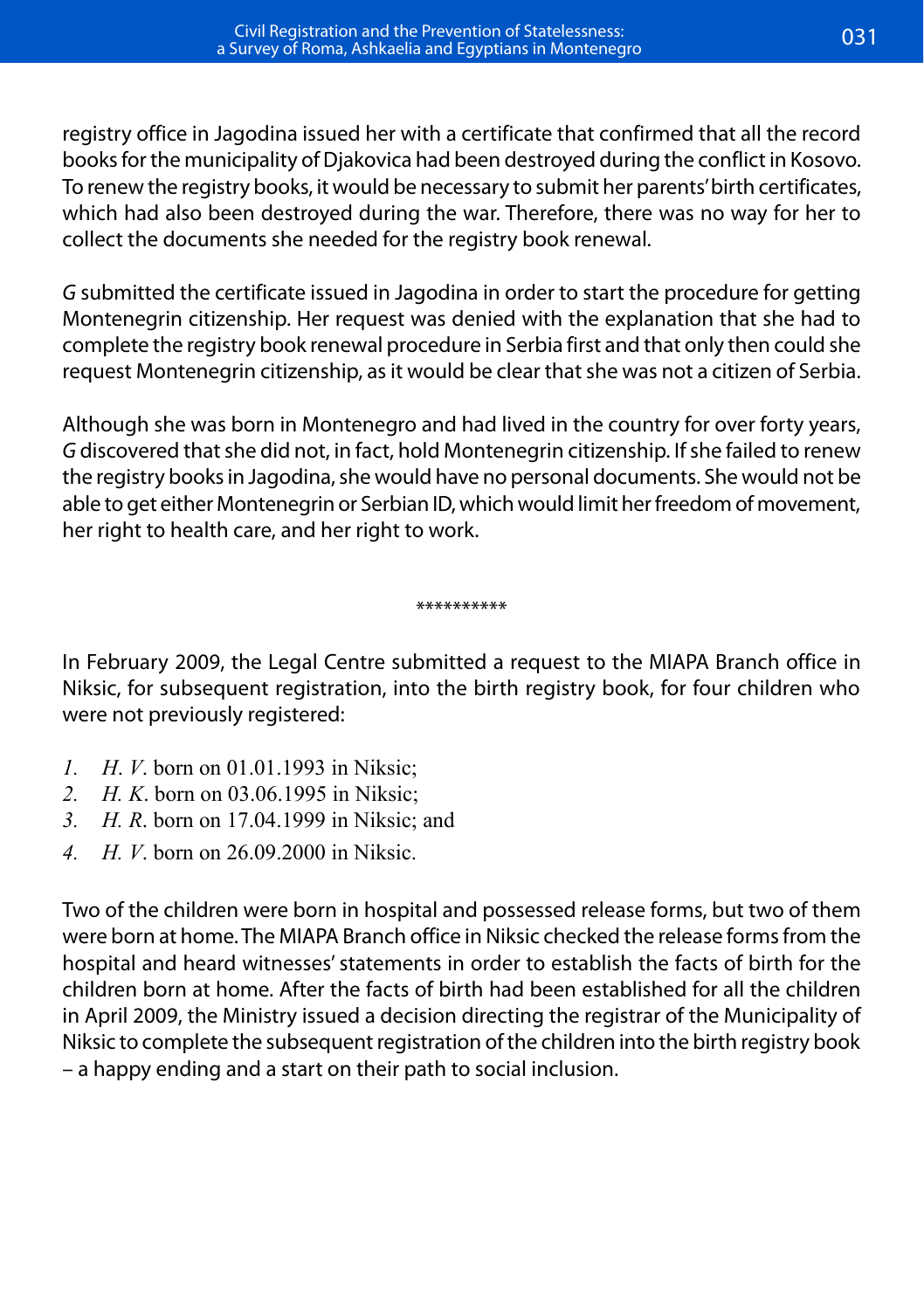## **Annex 1 – The RAE Population in Montenegro, According to Where They Live**

In October 2008, MONSTAT, in cooperation with the National Roma Council and in coalition *An* October 2000, MONSTAT, in cooperation with the National Norna Council and in Coalition in Whene They are  $\alpha$  with the Roma NGO, "Roma Circle", conducted its first research in order to establish a database about the RAE population in Montenegro as it is envisaged by the Strategy for the Improvement of the Situation of the RAE population in Montenegro.14 Preliminary results of the research, published in December 2008, showed that there are 10,619 RAE living in Montenegro (Figure 16). This number includes both local RAE and RAE refugees/ displaced from Kosovo. **Prefixition** in December 2008, showed that the research in December 2008, showed that the *Live*



*Figure 16: The RAE population in Montenegro, according to where they live.15*

*<sup>14</sup> The Strategy for the Improvement of the Situation of the RAE Population in Montenegro 2008-2012: Official statistics, the database of number, position, life conditions, and the main problems of the Roma population in Montenegro; October 2007* 

*<sup>15</sup> Statistical Office of Montenegro, 2008, Establishing data base on RAE - Preliminary data*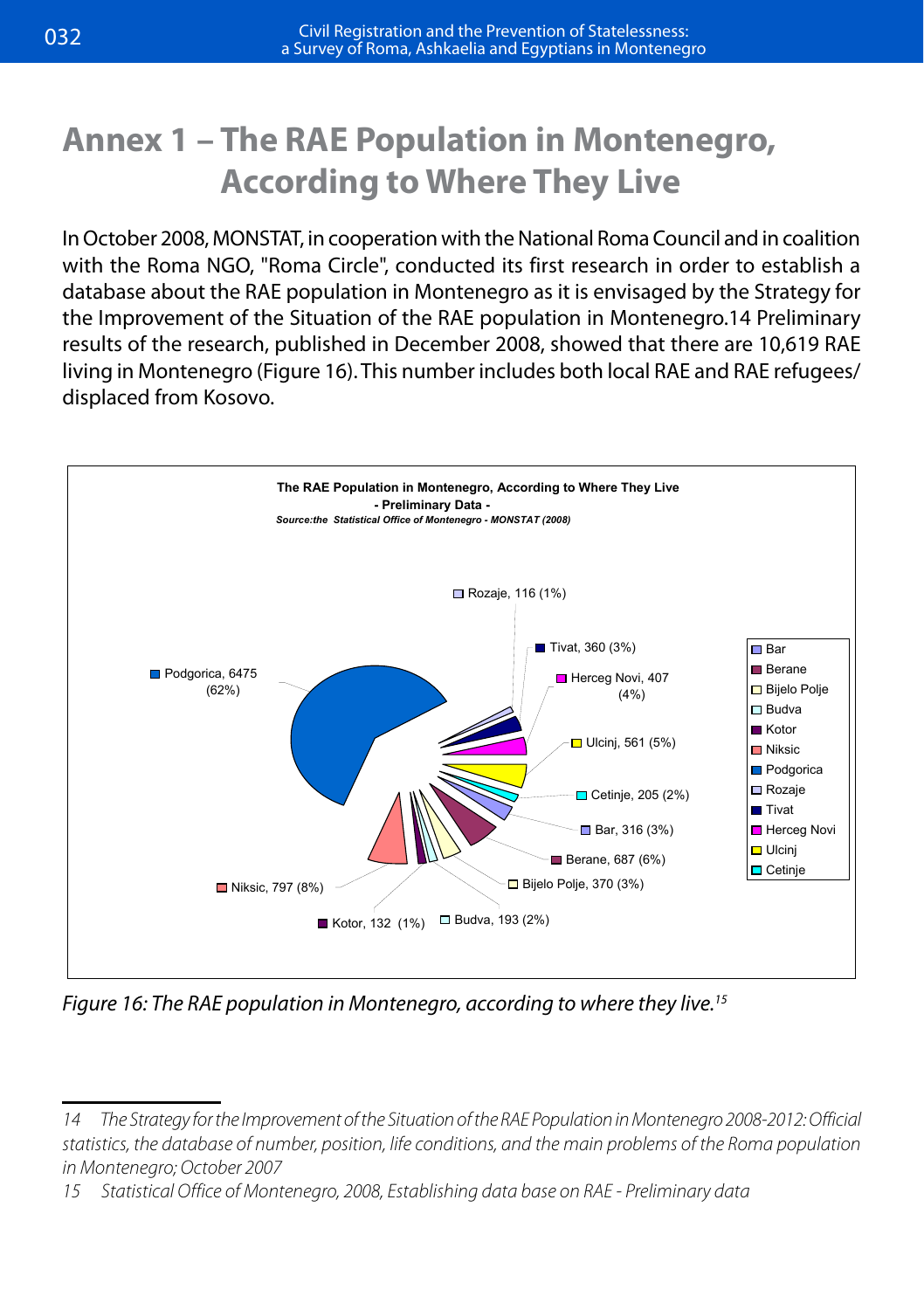# **Annex 2 – RAE Refugees/displaced in Montenegro**

#### **The table, below, shows the number of RAE refugees/displaced in Montenegro, according to where they live.**

| <b>Municipality</b> | <b>Roma</b> | <b>Egyptians</b> | <b>Ashkaelia</b> | <b>Total</b> |
|---------------------|-------------|------------------|------------------|--------------|
| Bar                 | 200         | 4                | 0                | 204          |
| Berane              | 339         | 116              | 0                | 455          |
| Bijelo Polje        | 57          | 0                | 0                | 57           |
| <b>Budva</b>        | 6           | 8                | 0                | 14           |
| Cetinje             | 8           | $\mathbf 0$      | 0                | 8            |
| Herzeg Novi         | 59          | 1                | 0                | 60           |
| Kotor               | 7           | $\mathbf 0$      | 0                | 7            |
| Niksic              | 127         | 263              | 0                | 390          |
| Pljevlja            | 25          | $\mathbf 0$      | $\Omega$         | 25           |
| Podgorica           | 2,064       | 768              | 38               | 2,870        |
| Rožaje              | 45          | 82               | 0                | 127          |
| Tivat               | 16          | 126              | 4                | 146          |
| Ulcinj              | 54          | 4                | 28               | 86           |
| Unknown             | 9           | 0                | 0                | 9            |
| <b>Total</b>        | 3,007       | 1,372            | 70               | 4,458        |

*Table 2: RAE refugees/displaced in Montenegro, according to where they live.*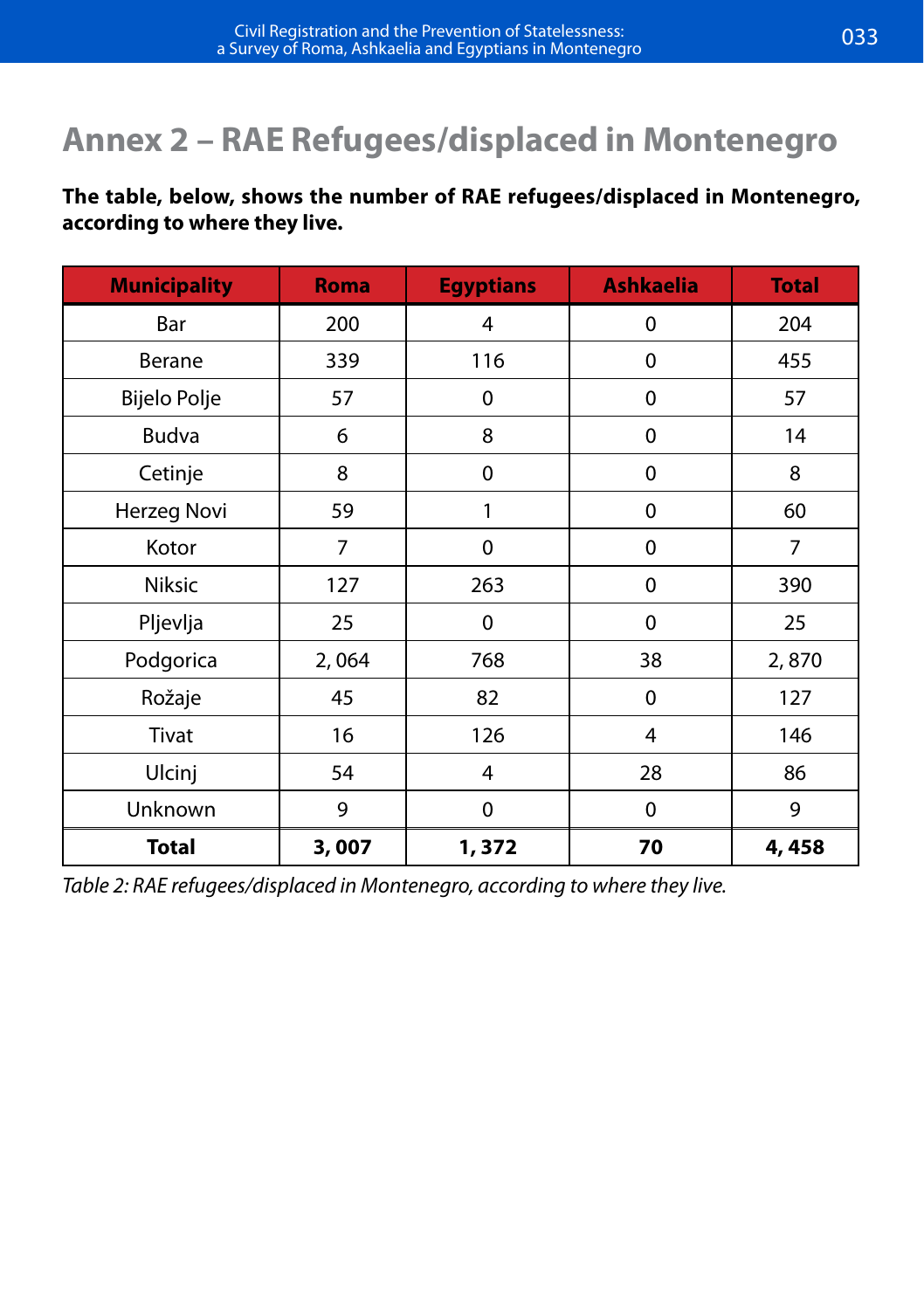## **Annex 3 – Legislation on Personal Documentation in Montenegro and Serbia**

### *Montenegro*

 **The Law on Registry Books of Montenegro ("Official Gazette of MNE", No. 47/08 dated 07th August, 2008)** states the following**:**

### **Article 19**

'The birth of a child, in a maternity or any other health care institution, must be registered by the health care institution, as a rule electronically.

The birth of a child outside a hospital must be registered by the father of the child, or by the mother if she is able to do it.

If the persons mentioned in paragraph 2 of this article are not able to register the birth, the birth must be registered by the person who assisted with the childbirth or was present during it, i.e. the person in whose house the child was born.

Paragraphs 2 and 3 of this article state that, in addition to the application, a declaration regarding the birth of the child, signed by a doctor, must be submitted.

The content of the application, from the paragraph 1 of this article, as well as the way of submission, has been prescribed by the Ministry of Internal Affairs and Public Administration.'

### **Article 20**

'The birth of a child must be registered within 3 days from the date of birth...'

### **Article 32**

'Subsequent registration of a birth or death, or other facts declared after the expiration of 30 days from the day the event took place is performed by the registrar based on the decision of the Ministry of Internal Affairs and Public Administration.'

### **Article 34**

'If, due to a force majeur or other similar reasons, information cannot be recorded in the registry books, information can only be registered later date following a decision made by the Ministry of Internal Affairs and Public Administration.'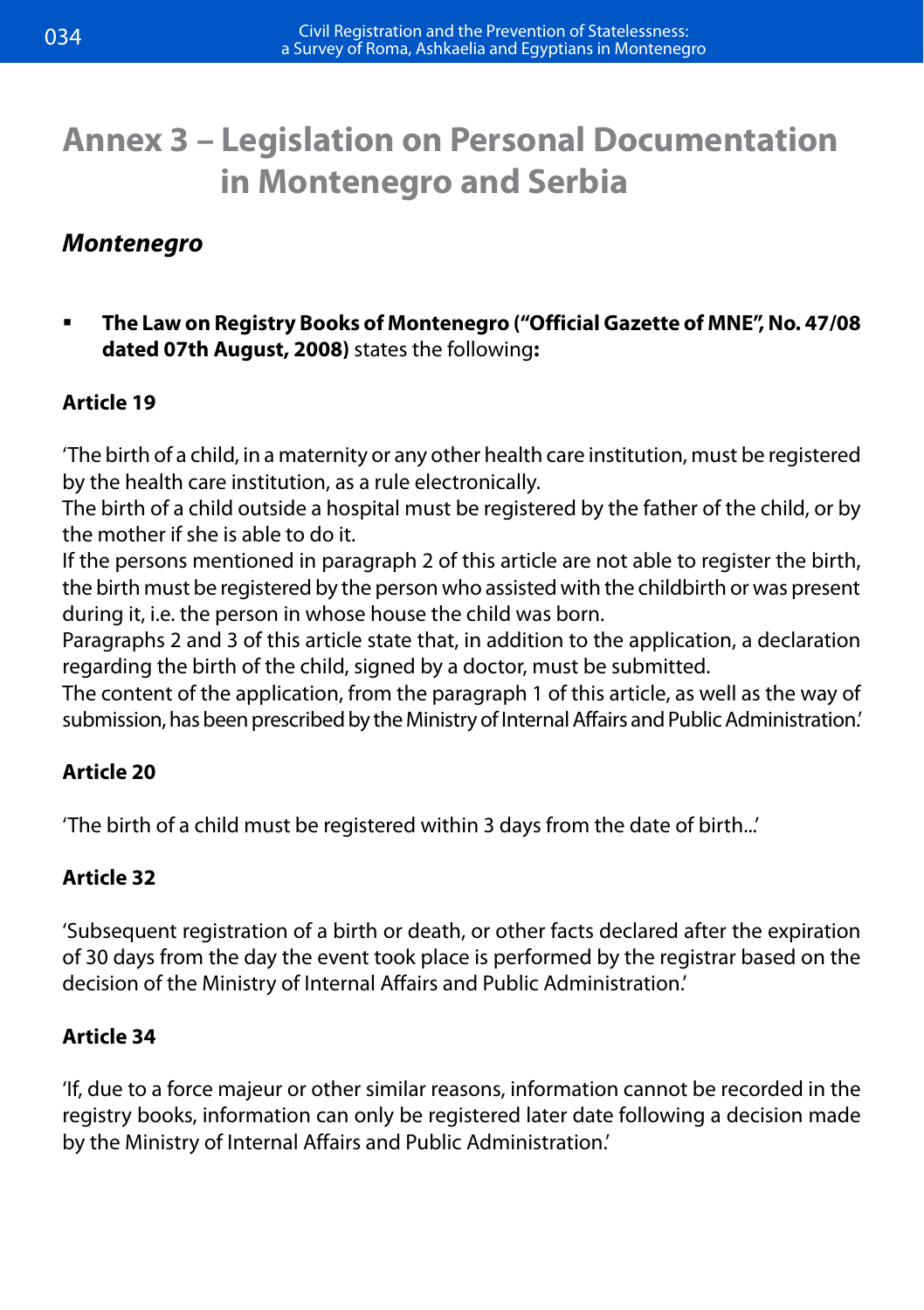**The Law on Montenegrin Citizenship (Official Gazette of MNE, No.13/08)** in articles 5-18, regulates the ways in which Montenegrin citizenship can be obtained. The analysis of legal provisions indicates that the acquisition of citizenship by origin is the most common basis, whilst the acquisition of citizenship by birth in Montenegro is possible only if one of the parents is Montenegrin citizen (Article 5). According to Article 7, a child born or found in the territory of Montenegro, of unknown parents or whose parents are of unknown citizenship or who have no citizenship, or if a child remains without citizenship, has the right to acquire Montenegrin citizenship. Praxis shows that such persons should start the procedure of acquiring citizenship in the country of their parents. Only if that country refuses to grant citizenship, will they gain the right to request Montenegrin citizenship.

### *Serbia*

  **The Law on Registry books of Serbia ("Official Gazette of the Republic of Serbia", No. 15/90, 8/94, 57/03)** states the following**:**

### **Article 25**

'The birth of a child in a hospital must be registered by the health care institution. The birth of a child outside a hospital must be registered by the father of the child, and if he is not able to do it, it should be done by another household member, i.e. the person in whose house the child was born or by the mother as soon as she is able, or by the midwife or the doctor who assisted with the childbirth, and if there are none of these aforementioned persons or they are not able to register the birth, a person who has been informed of the birth of the child. The birth of a child should be registered within 15 days of the date of birth.'

### **Article 14**

'If the facts of a birth or death are reported within 30 days from the day of the event, or if due to force majeur or any other similar reason, some facts and information are not registered in the registry books, the registrar can only complete a subsequent registration following a decision made by the authorities responsible for the registry book in whose territory the registry book is located.'

 **The Law on Citizenship of the Republic Serbia (Official Gazette of the Republic of Serbia, No. 135/04 from 21.12.2004, 90/07 from 1.10.2007.)** in articles 7-26,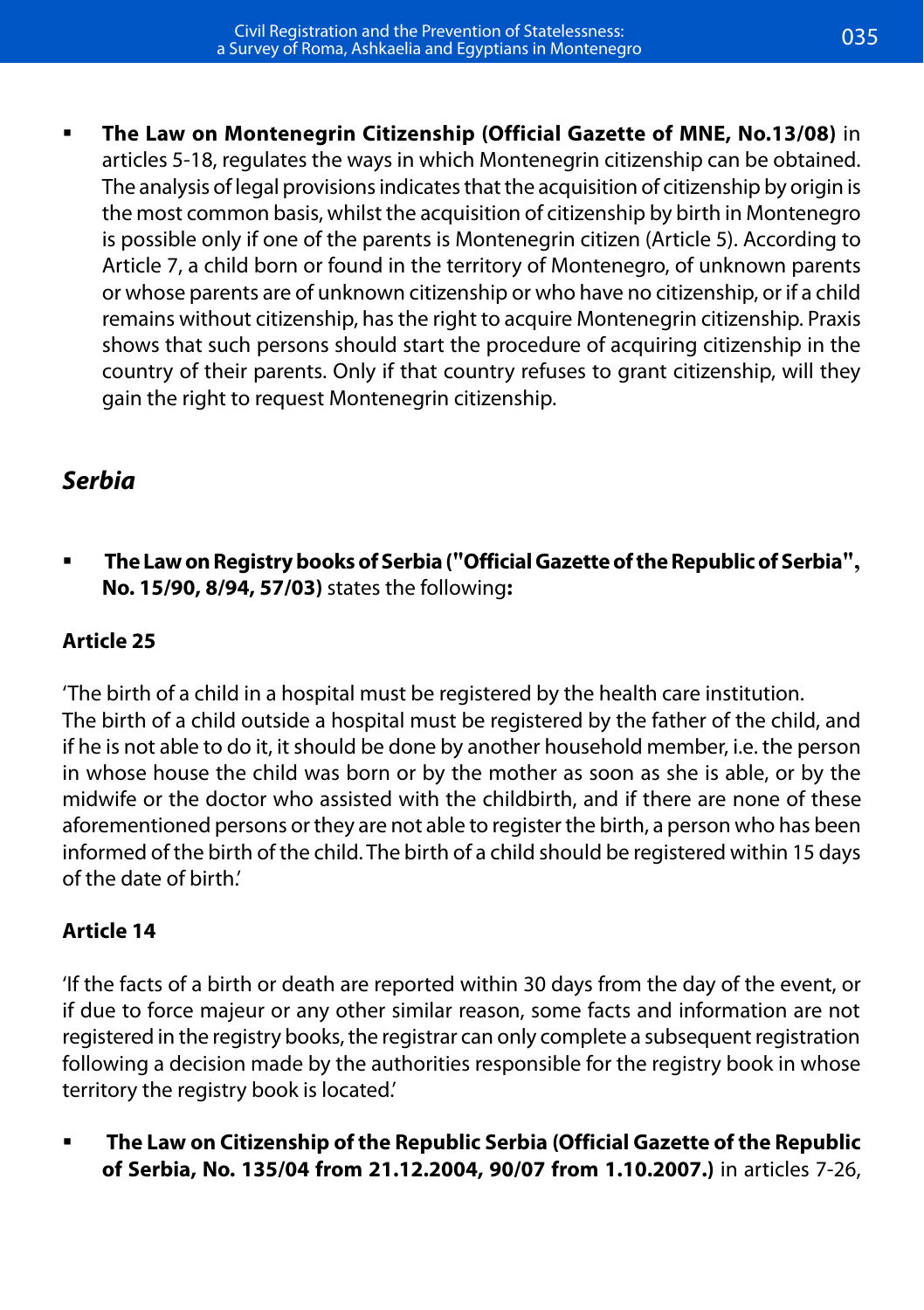prescribes the ways in which citizenship of the Republic of Serbia can be acquired. The analysis of the legal provisions indicates that the acquisition of citizenship by decent is the most common way, whilst the acquisition of citizenship by birth in the territory of the Republic of Serbia is possible only if one of the parents is a citizen of the Republic of Serbia (Article 7). According to Article 13, a child born or found in the territory of the Republic of Serbia acquires citizenship of the Republic of Serbia if both his parents are unknown or of unknown citizenship, or are without citizenship, or if the child is without citizenship. A child that has acquired citizenship of the Republic of Serbia in that way will be considered as a citizen of the Republic of Serbia from the time of birth.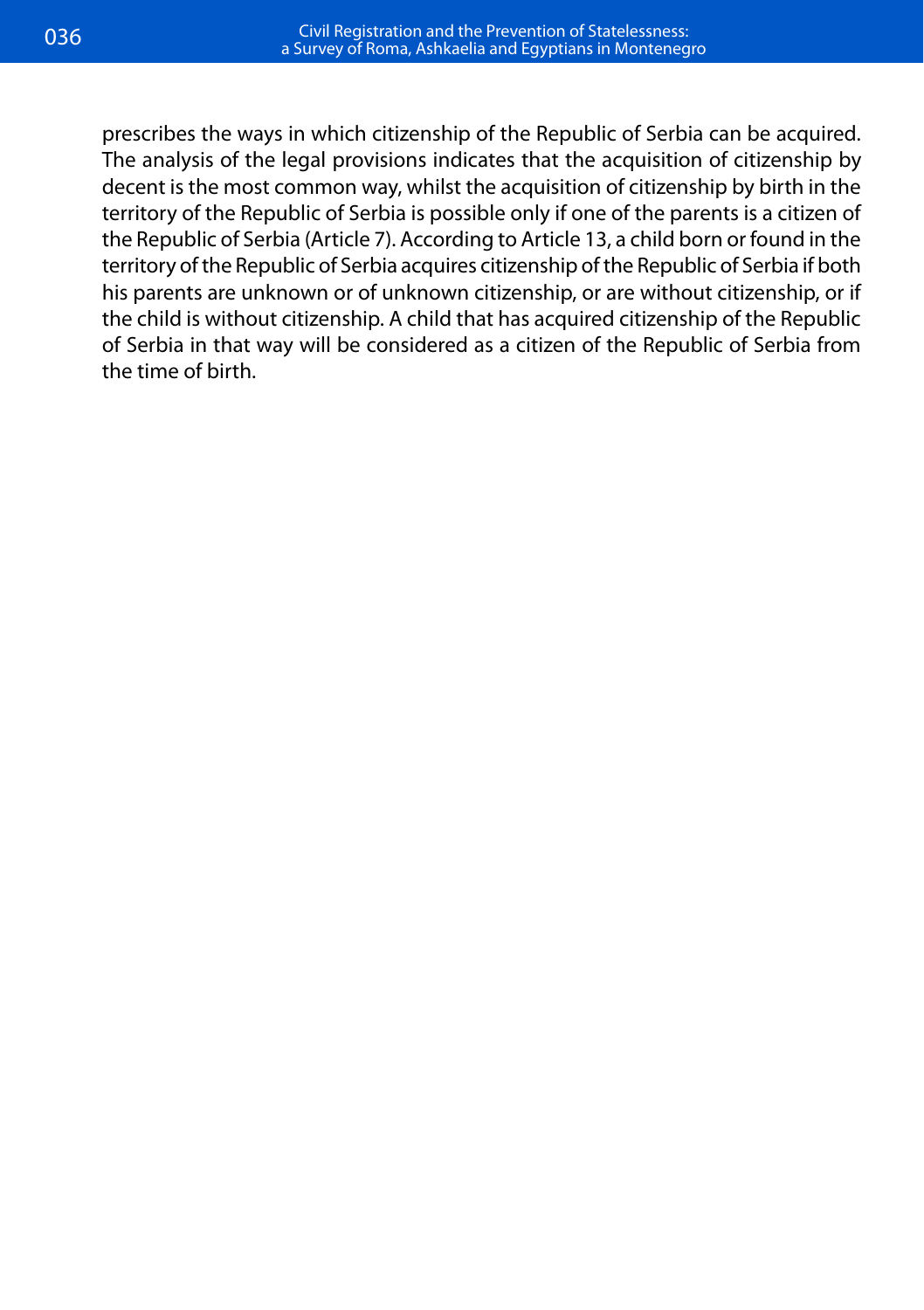# **Annex 4 – Registry Offices relocated from Kosovo to Serbia Proper**

| <b>Registry Offices in Kosovo</b>                                      | <b>Place of relocation in Serbia</b> |  |
|------------------------------------------------------------------------|--------------------------------------|--|
| Gniilane, Kamenica, Novo Brdo, Vitina                                  | <b>Bujanovac</b>                     |  |
| Djakovica, Decani                                                      | Jagodina                             |  |
| Istok, Klina, Pec                                                      | Kragujevac                           |  |
| Mitrovica, Leposavic, Srbica, Vucitrn, Zubin Potok,<br>Zvecan          | Kraljevo                             |  |
| Dragas, Orahovac, Prizren, Suva Reka                                   | Krusevac                             |  |
| Kacanik, Stiplje, Strpce, Urosevac                                     | Leskovac                             |  |
| Glogovac, Kosovo Polje, Lipljan, Obilic, Podujevo,<br><b>ZPristina</b> | Nis                                  |  |

*Table 3: Registry Offices relocated from Kosovo to Serbia*